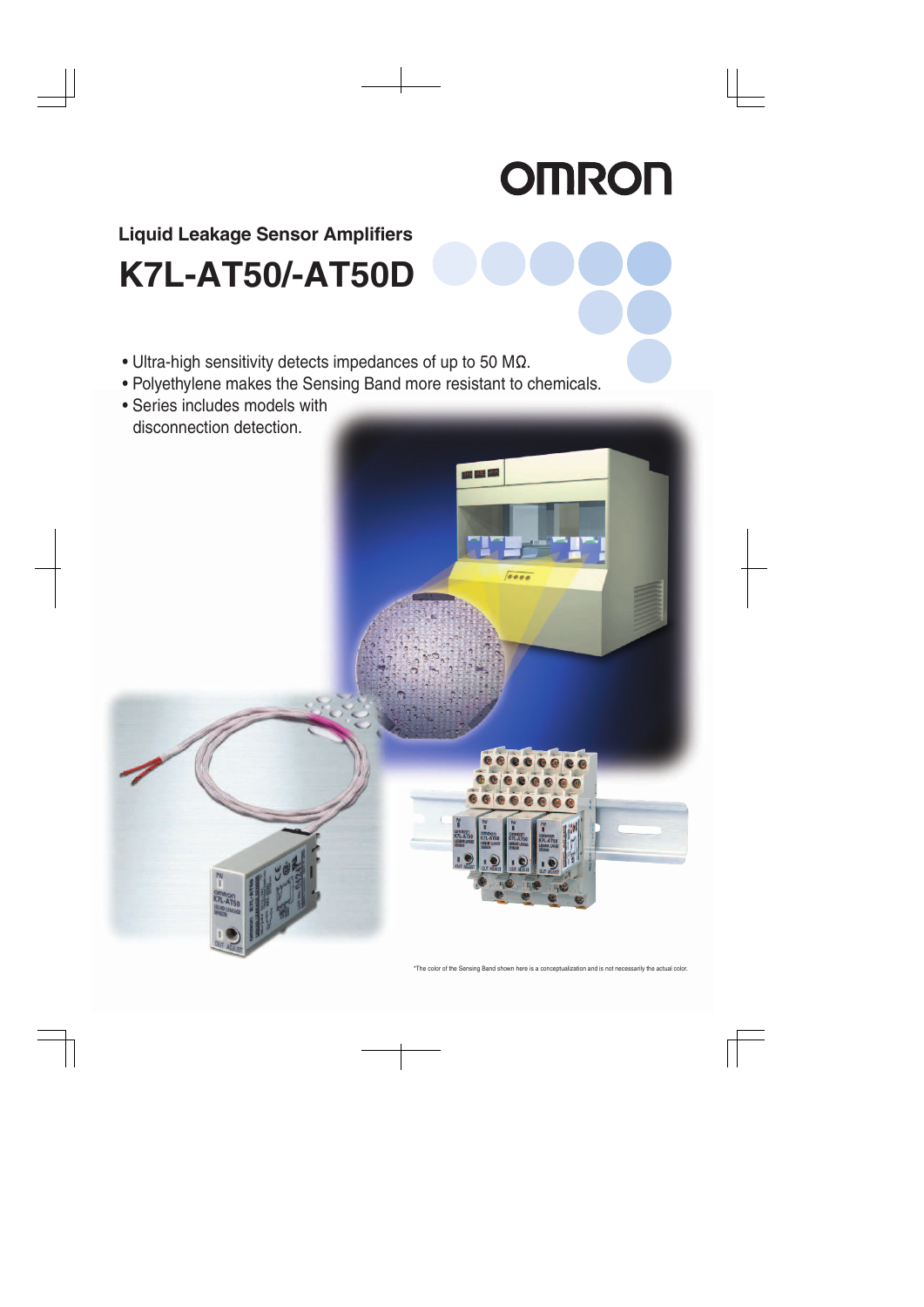### **Features**

**Sensing Bands boast high degree of chemical resistance. The K7L can be used in a wide range of applications, from semiconductor production installations to food-processing equipment.**

#### **Inter-electrode Resistance Detection**

Stable detection of liquids with impedances of up to 50 MΩ and common water. Four sensing ranges are available, ensuring detection suited to the application.



water, distilled water, plating liquids, chemical liquids, IPA (isopropyl alcohol)

#### **AC Detection Method**



The K7L internally oscillates AC signals provided to the Sensing Band, protecting the Sensing Band from electric corrosion and ensuring safe operation.

#### **Noise Canceller Function (Patent Pending)**



The K7L incorporates a noise canceller circuit that uses a 3-conductor cable, ensuring a high level of noise immunity.

#### **Multiple Installation**



The power supply circuit and the detection circuit are isolated, allowing several Amplifiers to be installed in the same place.

#### **Sensing Band with Excellent Chemical Resistance**



SUS316 and polyethylene are used for the Sensing Band's core and sheath to ensure high resistance to both acidic and alkaline liquids.

### ■ **Application Examples**

#### **Liquid Leakage Detection for Measuring Baths in CMP Devices**

Liquid leaked to drain pans can be detected to prevent damage to devices and cleaning irregularities for wafers.



#### **Detection of Condensation and Liquid Leakage at Semiconductor Production Installations**

Detection is also possible for condensation inside cleaning devices and liquid leaked to the surroundings.



#### **Detection of Liquid Leakage at Pipe Joints for Liquid Chemical Tanks**

Liquid leakage at a pipe joint can be detected by wrapping the Sensing Band around the joint.



#### **Detection of Cleaning Fluid Level for Plating Devices**

The level of pure water is detected inside plating baths. High sensitivity allows high-accuracy control to prevent cleaning irregularities.



**Note:** Be sure to ground the baths if two or more K7L Sensors are used in the same tank in an explosion-prevention area.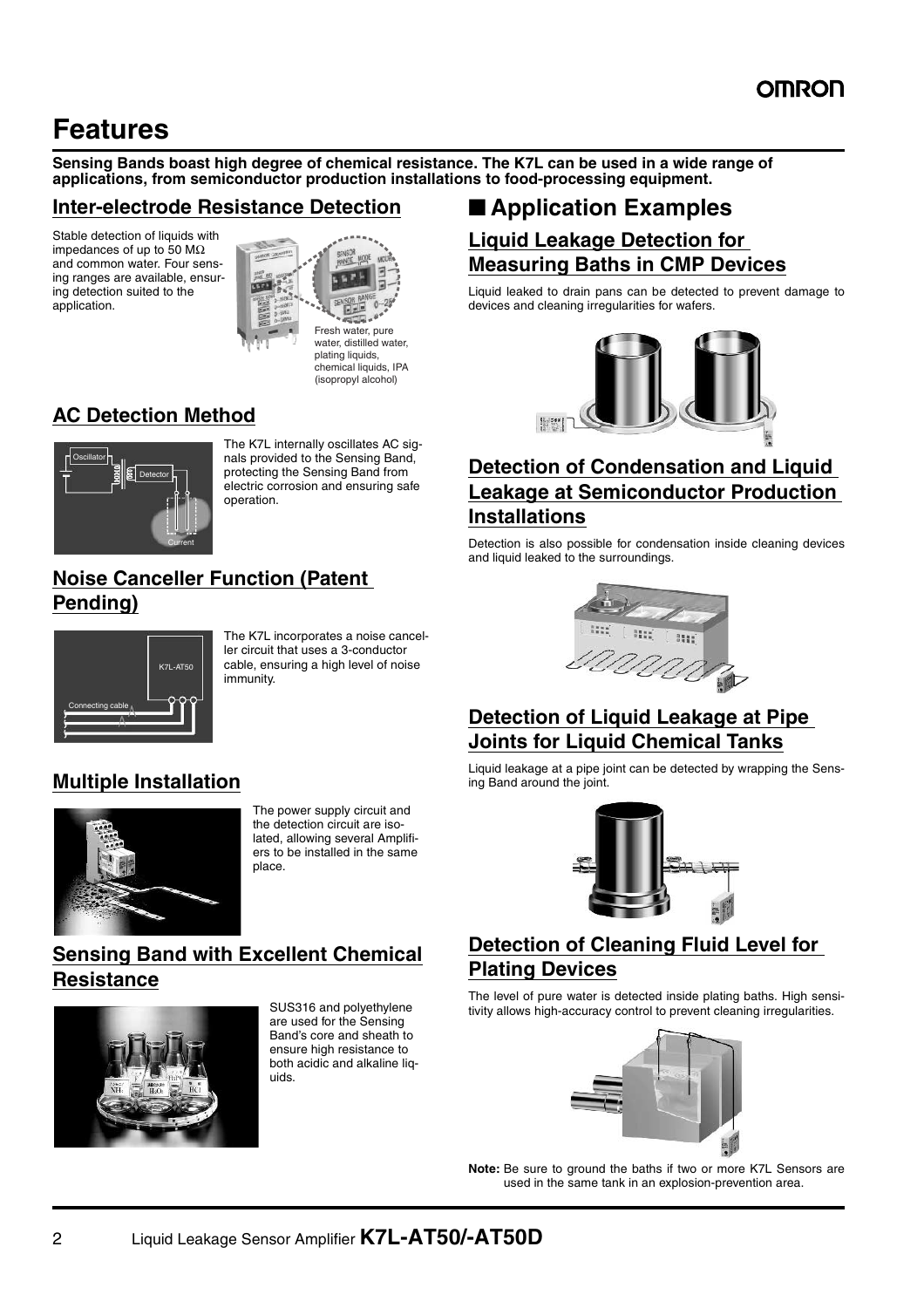# **MRON**

### **Liquid Leakage Sensor Amplifier K7L-AT50**

#### **Ultra-miniature Sensor Amplifier Reliably Detects a Wide Variety of Liquids Ranging from Water to Liquid Chemicals with Low Conductivity.**

- Detects liquids with impedance as high as 50 MΩ using interelectrode resistance detection. Detection of IPA and pure water is possible.
- Four selectable sensing ranges ensure detection suited to the characteristics of the liquid.
- Incorporates a noise canceller circuit connected to a 3-conductor cable, ensuring a high level of noise immunity and reliable operation (patent pending).
- The power supply block and Sensing Band are isolated, allowing the installation of more than one device in the same place.



### **Ordering Information**

|                                        | <b>Product name</b>                        | Model            | <b>Characteristics</b>                                                                 |  |
|----------------------------------------|--------------------------------------------|------------------|----------------------------------------------------------------------------------------|--|
| <b>Liquid Leakage Sensor Amplifier</b> |                                            | <b>K7L-AT50</b>  | ---                                                                                    |  |
| <b>Sensing Band</b><br><b>Sensors</b>  |                                            | F03-16PE         | Standard model                                                                         |  |
|                                        |                                            | F03-15           | Greater durability and condensation resistance. (See note 1.)                          |  |
|                                        |                                            | F03-16PT         | Greater temperature and chemical resistance. (See note 1.)                             |  |
|                                        |                                            | F03-16SF         | Greater flexibility and superior workability. (See note 1.)                            |  |
|                                        |                                            | F03-16SFC        | Greater flexibility and enables visual confirmation when the inner color ap-<br>pears. |  |
|                                        | <b>Point Sensor</b>                        | F03-16PS         | Easier to wipe off than the band type.                                                 |  |
|                                        |                                            | F03-16PS-F       | Electrodes have fluororplastic coating to resist chemicals.                            |  |
| <b>Mounting Brackets</b>               | <b>Sensing Band Stick-</b><br>ers          | F03-25           | Used for F03-15 or F03-16SF(C).                                                        |  |
| and Stickers                           |                                            | F03-26PES        | Used for F03-16PE (adhesive tape).                                                     |  |
|                                        |                                            | F03-26PEN        | Used for F03-16PE (screws).                                                            |  |
|                                        |                                            | F03-26PTN        | Used for F03-16PT (screws).                                                            |  |
|                                        | <b>Point Sensor Mount-</b><br>ing Brackets | <b>F03-26PS</b>  | Used for F03-16PS.                                                                     |  |
| Terminal Blocks                        |                                            | F03-20           | ---                                                                                    |  |
| <b>Track-mounted Socket</b>            |                                            | <b>P2RF-08-E</b> | ---                                                                                    |  |
|                                        |                                            | <b>P2RF-08</b>   | ---                                                                                    |  |

**Note: 1.** Compared with the standard model, F03-16PE.

- **2.** One F03-20 Terminal Block is included as an accessory with the K7L-AT50.
- **3.** The minimum order for the F03-25, F03-26PES, or F03-26PEN Sensing Band Stickers is one set (contains 30 Stickers).
- **4.** The minimum order for F03-20 Terminal Blocks, F03-26PTN Sensing Band Stickers, or F03-26PS Point Sensor Mounting Brackets is one set (contains 10 Terminal Blocks, Stickers, or Mounting Brackets).

#### ■ **Available Sensing Band Lengths**

|             | m  | 2 m       | 5 m | 10 <sub>m</sub> | 15 <sub>m</sub> | 20 <sub>m</sub> | 25m | 30 <sub>m</sub> | 40 m | 50 m | 60 m      | 70 m | 75 m       | 80 m | 90 m | 100 m      |
|-------------|----|-----------|-----|-----------------|-----------------|-----------------|-----|-----------------|------|------|-----------|------|------------|------|------|------------|
| F03-16PE    | OK | <b>OK</b> | OK  | <b>OK</b>       | OK              | OK              | OK  |                 |      | OK   |           |      |            |      |      |            |
| F03-15      | OK | <b>OK</b> | OK  | lok             | OK              | OK              | OK  |                 |      | OK   |           |      | <b>IOK</b> |      |      | OK         |
| F03-16PT    | OK | OK        | OK  | OK              | OK              | OK              |     |                 |      |      |           |      |            |      |      |            |
| F03-16SF(C) |    |           | OK  | OK              | <b>OK</b>       | OK              |     | OK              | OK   | OK   | <b>OK</b> | lОK  |            | OK   | ЮK   | <b>IOK</b> |

**Note: 1.** To place an order for 1 m of the F03-16PE for example, specify F03-16PE-1M.

**2.** If you cannot find the length you need, please order the nearest larger length, then cut it to the required size.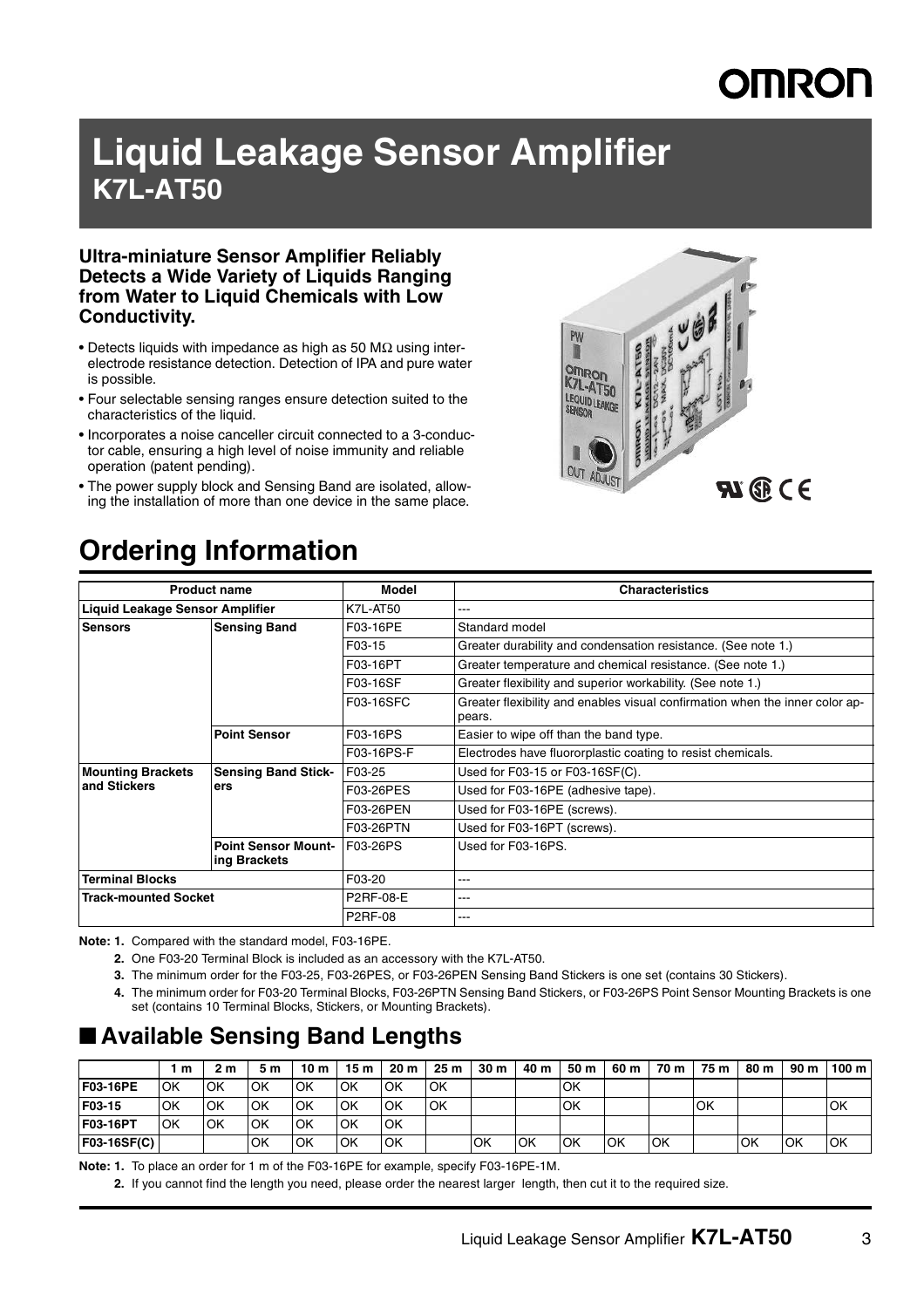### **Specifications**

### ■ **Ratings**

| Rated power supply voltage  | 12 to 24 VDC (Allowable voltage fluctuation range: 10 to 30 VDC)                                                                                                                                                                                                                                                                                                                                                                                                                                                                                         |  |  |  |
|-----------------------------|----------------------------------------------------------------------------------------------------------------------------------------------------------------------------------------------------------------------------------------------------------------------------------------------------------------------------------------------------------------------------------------------------------------------------------------------------------------------------------------------------------------------------------------------------------|--|--|--|
| Operate resistance          | 0 $\Omega$ to 50 M $\Omega$ , variable<br>Range 0: 0 to 250 k $\Omega$<br>Range 1: 0 to 600 k $\Omega$<br>Range 2: 0 to 5 $M\Omega$<br>Range 3: $0$ to 50 M $\Omega$                                                                                                                                                                                                                                                                                                                                                                                     |  |  |  |
|                             | Note: The range is set using the DIP switch on the side of the Sensor Amplifier. (Refer to <i>DIP Switch Set-</i><br>tings.) Set the corresponding pin of the DIP switch in the up position. (For range 0, set all 3 pins in<br>the down position.) The adjuster (ADJUST) on the top of the Sensor Amplifier sets the resistance<br>value for detection within the set range. It is factory-set to the upper limit. (Normally, the K7L can<br>be used with the adjuster at this setting.) With any range, resistance values can be set from 0 $\Omega$ . |  |  |  |
| Release resistance          | 105% min. of operate resistance                                                                                                                                                                                                                                                                                                                                                                                                                                                                                                                          |  |  |  |
| <b>Output configuration</b> | NPN open-collector transistor output with 100 mA at 30 VDC max.                                                                                                                                                                                                                                                                                                                                                                                                                                                                                          |  |  |  |
|                             | <b>Note:</b> If the rightmost pin of the DIP switch on the side of the Sensor Amplifier is set to the down position,<br>the output turns ON when liquid is detected; if it is set to the up position, the output turns OFF when<br>liquid is detected.                                                                                                                                                                                                                                                                                                   |  |  |  |
| <b>Wiring distance</b>      | Connecting cable: 50 m max.<br>Sensing Band length: 10 m max.                                                                                                                                                                                                                                                                                                                                                                                                                                                                                            |  |  |  |
|                             | <b>Note:</b> These values are possible on condition that a completely insulated 3-conductor VCT cable with a<br>thickness of 0.75 mm <sup>2</sup> and a dielectric strength of 600 V is used together with a Liquid Sensing<br>Band specified by OMRON. (A 0.2-mm <sup>2</sup> cable can also be used.)                                                                                                                                                                                                                                                  |  |  |  |
| <b>Accessories</b>          | F03-20 Terminal Block (for connecting the connecting cable and Sensing Band)<br>Screwdriver for ADJUST setting.<br>(Purchase the Sensing Band, Sensing Band Stickers, connecting cable, and Socket separately.)                                                                                                                                                                                                                                                                                                                                          |  |  |  |

**Note:** UL File No. E138234 CSA File No. LR95291-21

CE EMS: EN 61000-6-2

<span id="page-3-0"></span>EMI: EN 55011

### ■ **Characteristics**

| <b>Ambient temperature</b>   | Operating: -10 to 55°C                                                  |  |  |  |
|------------------------------|-------------------------------------------------------------------------|--|--|--|
| <b>Ambient humidity</b>      | Operating: 45% to 85%                                                   |  |  |  |
| <b>Insulation resistance</b> | 10 $\text{M}\Omega$ at 100 VDC between case and current-carrying parts  |  |  |  |
| <b>Dielectric strength</b>   | 1,000 VAC at 50/60 Hz for 1 min between case and current-carrying parts |  |  |  |
| Power consumption            | 1 W max.                                                                |  |  |  |
| <b>Response time</b>         | 800 ms max.<br>Operate:<br>Release:<br>800 ms max.                      |  |  |  |
| Weight                       | Approx. 14 g                                                            |  |  |  |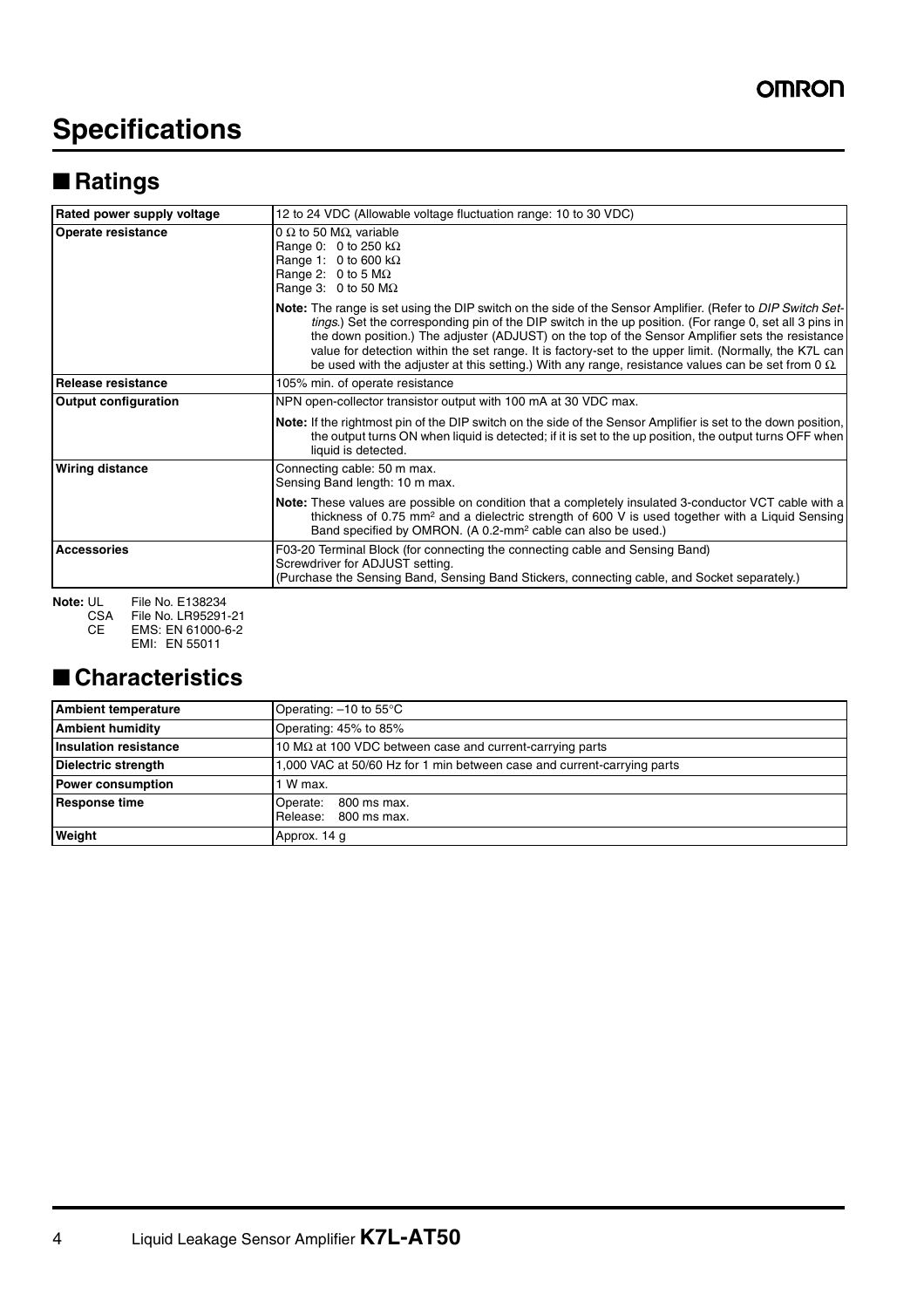### <span id="page-4-0"></span>**Nomenclature**



| <b>DIP switch</b> | Range number | Sensing range       |
|-------------------|--------------|---------------------|
| 886               | Range 0      | 0 to 250 k $\Omega$ |
|                   | Range 1      | 0 to 600 k $\Omega$ |
|                   | Range 2      | 0 to 5 $M\Omega$    |
|                   | Range 3      | 0 to 50 $M\Omega$   |



- **•** Set the sensing range according to the impedance of the liquid to be detected. (If the sensing range DIP switch pins are set in a way not shown above, the actual range used will be the largest one by default.) For the setting method, refer to the label on the side of the Sensor Amplifier.
- **•** It is possible to set the resistance value within the set sensing range using the resistance value adjuster. At time of delivery, it is set to the largest possible value and this setting can be used for normal use.
- **•** The resistance value adjuster is a precision component. Do not apply a torque to the resistance value adjuster in excess of the specified one. Doing so may cause the resistance value adjuster to be damaged.

Applicable torque:

- **•** Rotational torque: 9.81 m N·m max.
- **•** Detent strength: 29.4 m N·m min.

### **Operation**

### ■ **Countermeasures Against Noise**

#### **Noise Canceller Function for Highly Sensitive Impedance Detection**

The K7L Liquid Leakage Sensor Amplifier detects liquids with impedance as high as 50 MΩ and connects to the Sensing Band through a cable that can be extended up to 50 meters. Countermeasures against external noise are especially important for the Sensing Band and connecting cable because they pick up external noise like an antenna. The K7L incorporates the noise canceller function described below.

#### **Connected with 3-conductor Cable that Offsets Inductive Noise (Patent Pending)**

A VCT cable with three conductors (lines) is used. Line 1 is connected to the Sensing Band and line 2 is left open. Lines 1 and 2 are almost in the same position and thus will experience the same noise level. The K7L obtains the difference between these signals. This means that the noise signals in lines 1 and 2 are offset against each other and a reading for the signal, without inductive noise, can be made.

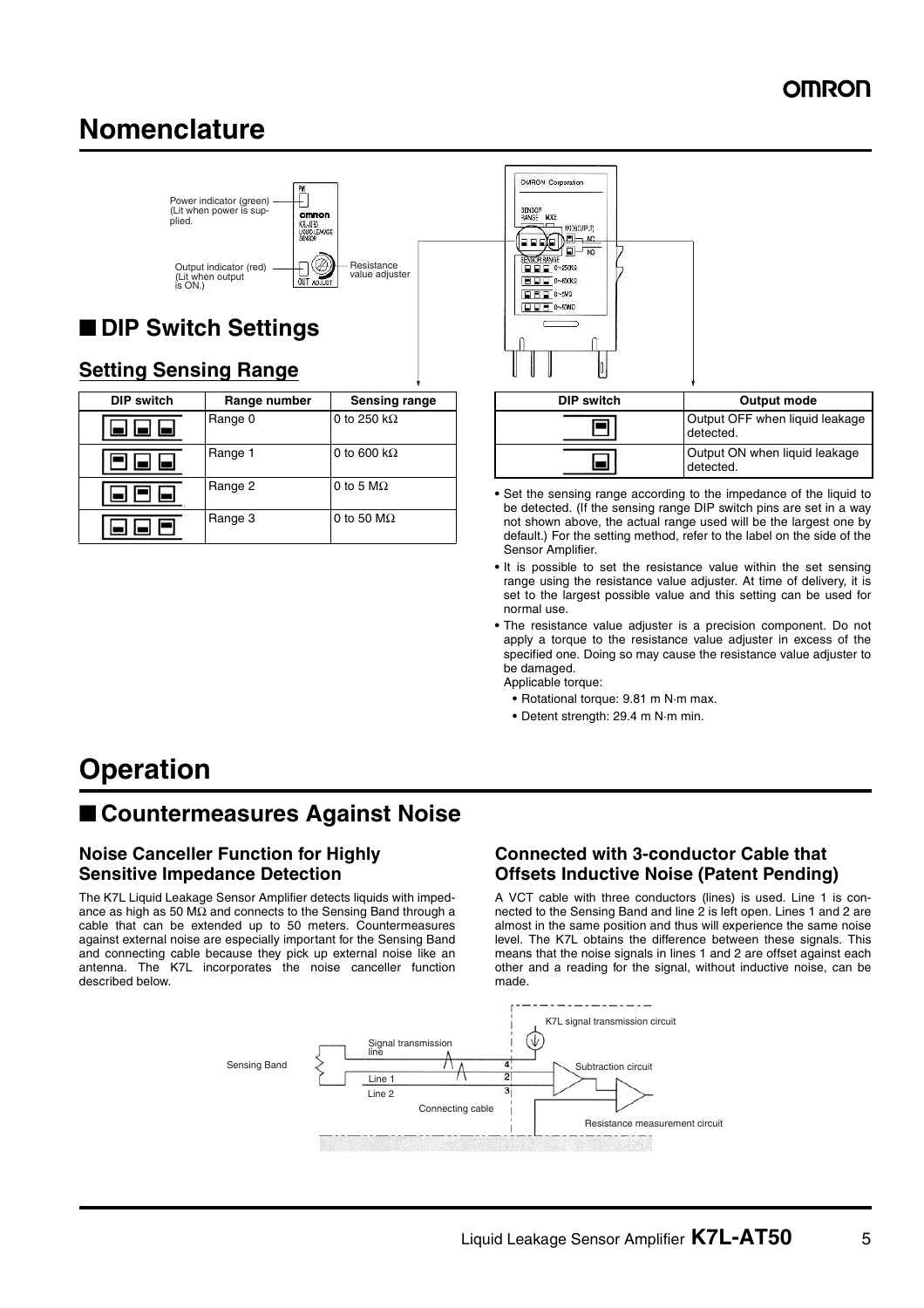#### ■ **Connections**



#### ■ **Connection Examples**



#### **NPN Output PNP Output**

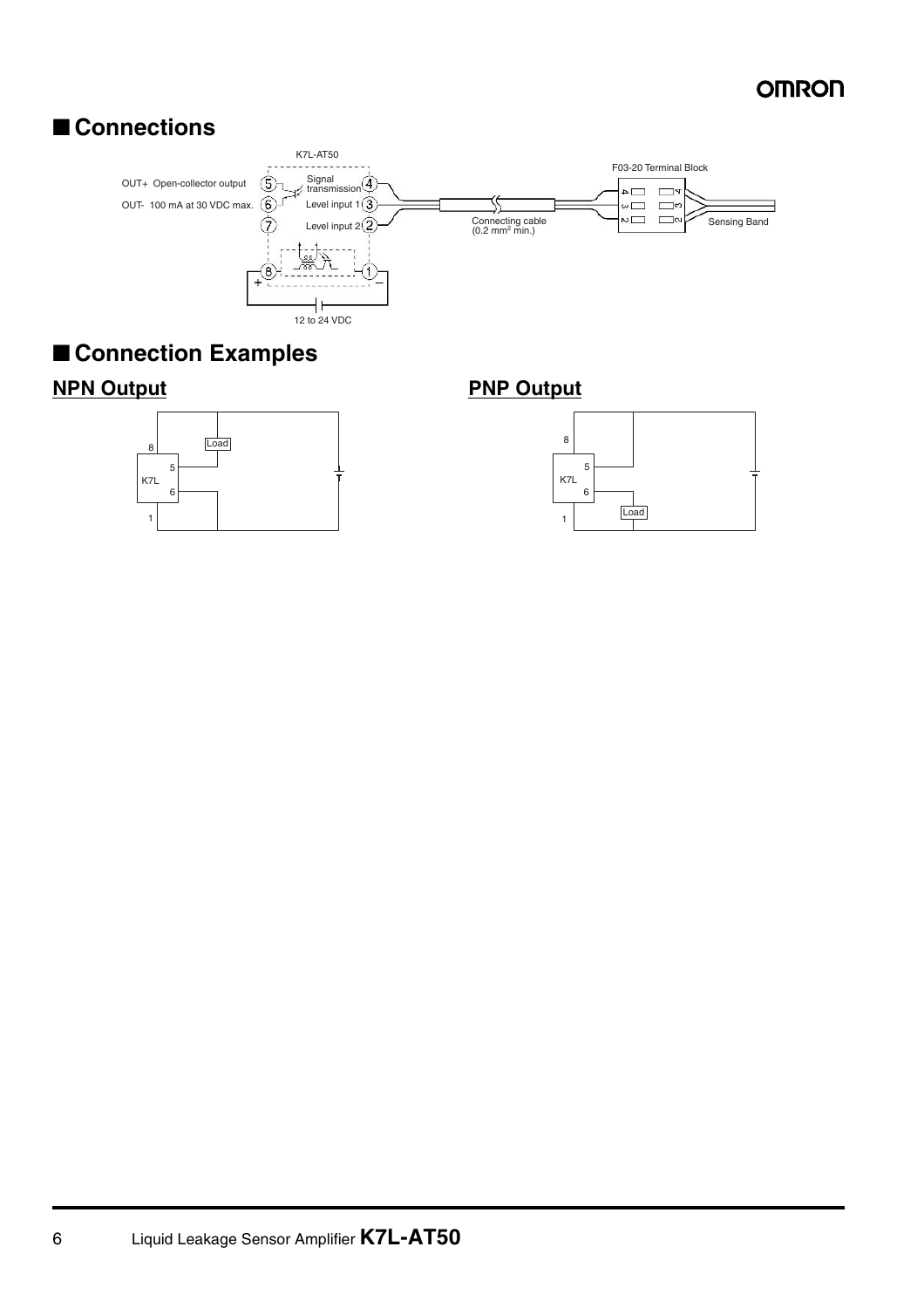## **MRON**

### **Liquid Leakage Sensor Amplifier with Disconnection Detection Function K7L-AT50D/-AT50D-S**

#### **Detect Disconnections between the Sensor Amplifier and a Terminator Connected to the End of the Sensing Band.**

- Constantly monitors for disconnections between the Sensor Amplifier and the Sensing Band.
- Failure to detect liquid leakage due to disconnection in the Sensing Band prevented.
- Notification of disconnection detection made using LED indicator and transistor output.
- After a disconnection is detected, the operating status is held to avoid instability due to further contact of the disconnected part.
- This model retains all the characteristics of the K7L-AT50 (detection sensitivity, sensing ranges, and AC detection method).
- Meets UL/CSA standards. (See information on standards on [page 7.](#page-6-0))



### $50 \times 10^{-10}$

### **Ordering Information**

| Name                                                                                        | Model number |
|---------------------------------------------------------------------------------------------|--------------|
| Liquid Leakage Sensor Amplifier with Disconnection Detection Function Set                   | K7L-AT50D    |
| Liquid Leakage Sensor Amplifier with Disconnection Detection Function Sensor Amplifier Only | K7L-AT50D-S  |
| Terminator (2P)                                                                             | F03-20T      |

**Note:** The Sockets, Terminal Blocks, Stickers, and Sensing Bands are the same as for the K7L-AT50.

### **Specifications**

### ■ **Ratings**

| Rated power supply<br>voltage              | 12 to 24 VDC (Allowable voltage fluctuation range: 10 to 30 VDC)                                                                                                                                                                                                                                                                                                                                                                                                                                                                                                                                                                                                                                                     |
|--------------------------------------------|----------------------------------------------------------------------------------------------------------------------------------------------------------------------------------------------------------------------------------------------------------------------------------------------------------------------------------------------------------------------------------------------------------------------------------------------------------------------------------------------------------------------------------------------------------------------------------------------------------------------------------------------------------------------------------------------------------------------|
| Operate resistance                         | 0 $\Omega$ to 50 M $\Omega$ , variable<br>Range 0:<br>0 to 250 k $\Omega$<br>Range 1:<br>0 to 600 k $\Omega$<br>Range 2: $0$ to 5 M $\Omega$<br>Range 3: $0$ to 50 M $\Omega$<br>Note: The range is set using the DIP switch on the side of the Sensor Amplifier. (Refer to DIP Switch Settings.) Set the corresponding pin<br>of the DIP switch in the up position. (For range 0, set all 3 pins in the down position.) The adjuster (ADJUST) on the top of the Sensor<br>Amplifier sets the resistance value for detection within the set range. It is factory-set to the upper limit. (Normally, use with the adjuster<br>set to the upper limit.) With any range, resistance values can be set from 0 $\Omega$ . |
| <b>Disconnection</b><br>detection function | Detection signal: 10 VDC max., 200 ms<br>Detection time: 10 s max.<br>Release: Released by resetting the power supply.                                                                                                                                                                                                                                                                                                                                                                                                                                                                                                                                                                                               |
| Release resistance                         | 105% min. of operate resistance                                                                                                                                                                                                                                                                                                                                                                                                                                                                                                                                                                                                                                                                                      |
| <b>Output configuration</b>                | NPN open-collector transistor output with 100 mA at 30 VDC max, for both liquid leakage detection and disconnection detection.<br>Note: If the rightmost pin of the DIP switch on the side of the Sensor Amplifier is set to the down position, the output turns ON when liquid/<br>disconnection is detected; if it is set to the up position, the output turns OFF when liquid/disconnection is detected.                                                                                                                                                                                                                                                                                                          |
| <b>Wiring distance</b>                     | Connecting cable: 50 m max.<br>Sensing Band length: 10 m max.<br>Note: These values are possible on condition that a completely insulated 3-conductor VCT cable with a thickness of 0.75 mm <sup>2</sup> and a dielec-<br>tric strength of 600 V is used together with a Liquid Sensing Band specified by OMRON. (A 0.2-mm <sup>2</sup> cable can also be used.)                                                                                                                                                                                                                                                                                                                                                     |
| <b>Accessories</b>                         | F03-20 Terminal Block (for connecting the connecting cable and Sensing Band)<br>Screwdriver for ADJUST setting.<br>F03-20T Terminator (provided with K7L-AT50D only)<br>(Purchase the Sensing Band, Sensing Band Stickers, connecting cable, and Socket separately. The Terminal Block is 3P; the Terminator is<br>2P.)                                                                                                                                                                                                                                                                                                                                                                                              |
| File No. E138234<br>Note: UL<br><b>CSA</b> | File No. LR95291-21                                                                                                                                                                                                                                                                                                                                                                                                                                                                                                                                                                                                                                                                                                  |

### <span id="page-6-0"></span>■ **Characteristics**

The characteristics are the same as for the K7L-AT50. Refer to [page 4](#page-3-0) for details.

### **Nomenclature**

The nomenclature and DIP switch settings are the same as for the K7L-AT50. Refer to [page 5](#page-4-0) for details.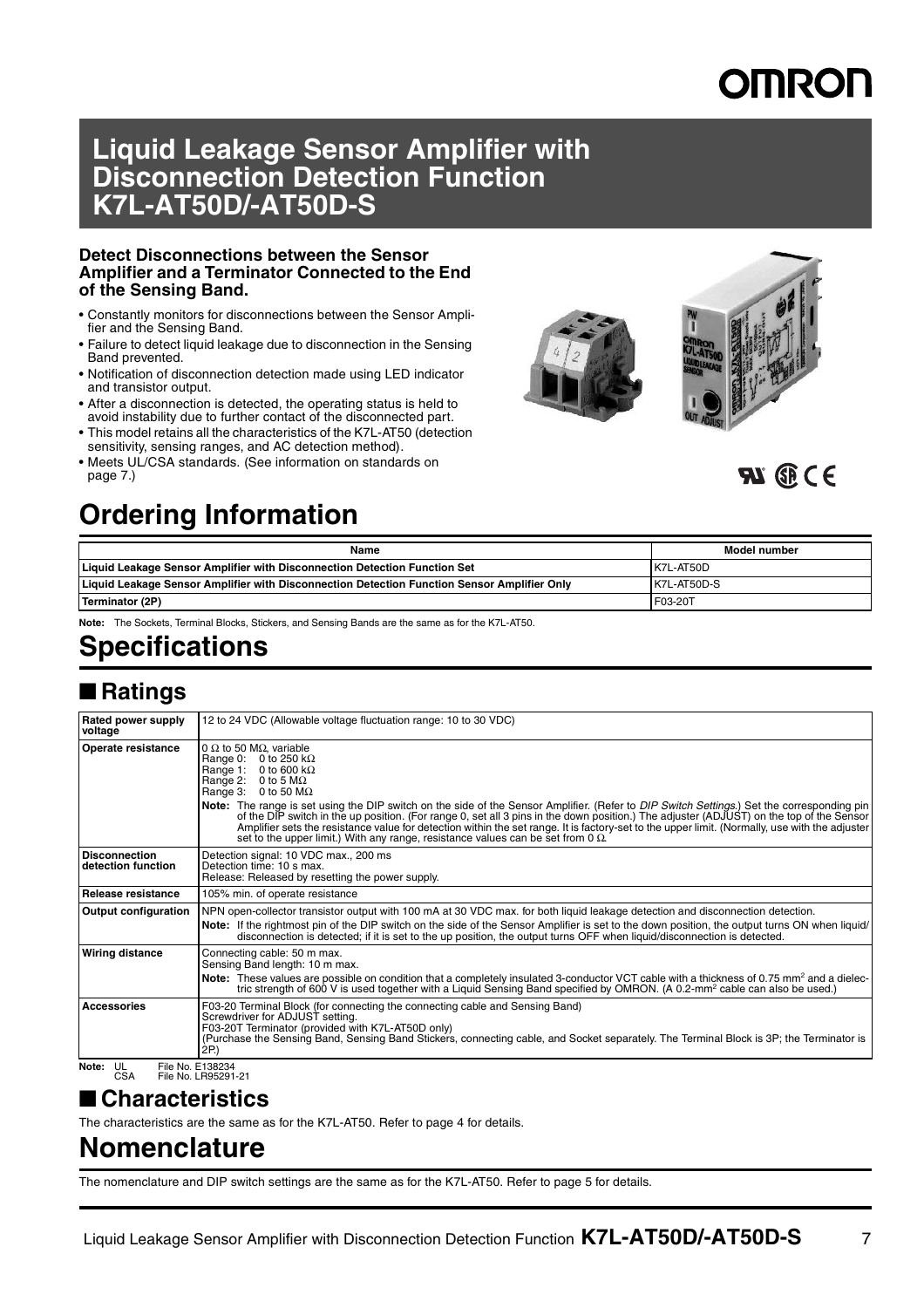#### ■ **Disconnection Detection Function**

#### **Operation While Monitoring for Liquid Leakage**

- **•** Short-wave signals (2.5 VAC, 3.75 Hz) for liquid leakage detection are output from terminal 4 of the K7L.
- **•** When there is no liquid leakage, the liquid leakage detection signals that are output are interrupted by the Terminator and the core of the Sensing Band will form an open loop.



#### **Operation at Liquid Leakage Detection**

- **•** When liquid leakage occurs within the sensing range, the liquid leakage detection signals output from terminal 4 are input to terminal 2 through the leaked liquid.
- **•** The voltage of the input signals will vary with the resistance of the leaked liquid. This voltage is compared with the detection level set at the K7L.
- **•** As a result of the comparison, if the K7L determines that liquid leakage has occurred, the K7L's output LED will light, and the liquid detection output will either turn ON or OFF.



#### **Operation While Monitoring for Disconnection**

- **•** Output of disconnection detection signals starts within 2 s of power being supplied to the K7L and is repeated at 7-s intervals.
- **•** Disconnection signals are DC signals of 10 V max. that are output for approximately 200 ms. During this time, the K7L is in disconnection monitoring mode, i.e. it monitors for disconnections only and the liquid leakage detection signals are stopped.
- **•** If there is no disconnection, the disconnection detection signals (10 VDC) that are output pass through the Terminator and return to the K7L. The K7L takes this as normal, i.e., there is no disconnection.



#### **Operation at Disconnection Detection**

- **•** If there is a disconnection, the signals will be interrupted at the place where the disconnection occurred, and will not return to the K7L.
- **•** If the signals do not return when the K7L is in disconnection monitoring mode, it will determine that a disconnection has occurred. The output indicator will flash, and the disconnection output will turn ON/OFF depending on the position of the DIP switch (right).



- **Note: 1.** Disconnection detection is only performed between terminals 2 and 4. Therefore, be sure to connect the Sensing Band between terminals 2 and 4.
	- **2.** The K7L will switch from liquid leakage detection to disconnection detection if either of the following conditions occur while liquid leakage is detected.
		- **•** Disconnection occurs between the K7L and the place where liquid is leaked.
		- **•** While liquid leakage is detected, disconnection occurs between the place where liquid is leaked and the Terminator (F03-20T) and, subsequently, the leaked liquid is removed (e.g., wiped up or dried).
	- **3.** During disconnection detection, liquid leakage will not be detected. Once disconnection has been detected, reset the power supply to stop disconnection detection.

### ■ **Block Diagram for External Connections**

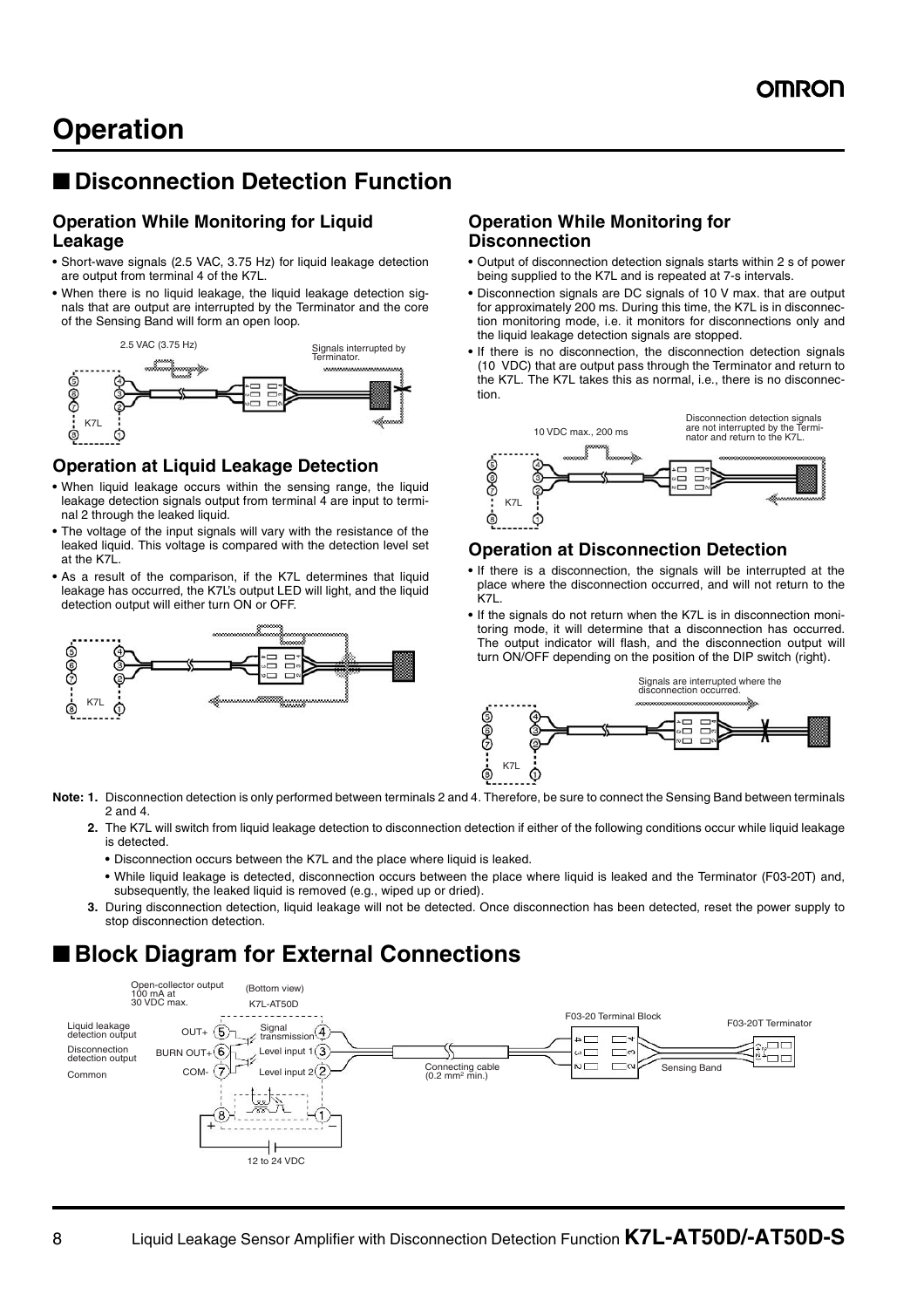## **Sensing Band F03-16PE**

- SUS316 used for core and polyethylene used for sheath to ensure high resistance to both acidic and alkaline liquids.
- Sensing Band Stickers that use the same material as the Sensing Band's insulating resin are available in 2 types: adhesivetape type and screw type.



### **Ordering Information**

| Name                         | Model number     | <b>Remarks</b>      |
|------------------------------|------------------|---------------------|
| Liquid Leakage Sensing Band  | F03-16PE         | $- - -$             |
| <b>Sensing Band Stickers</b> | <b>F03-26PES</b> | 30 Stickers per set |
|                              | <b>F03-26PEN</b> | 30 Stickers per set |

### **Specifications**

| Sheath                               | Polyethylene              |
|--------------------------------------|---------------------------|
| <b>Core</b>                          | SUS316 stainless steel    |
| <b>Ambient operating temperature</b> | $-15$ to $55^{\circ}$ C . |
| Weight                               | Approx. 16 g (1 m)        |

### <span id="page-8-0"></span>**Dimensions (Unit: mm)**

### ■ **Sensing Band**

| Appearance       |                                                                               |
|------------------|-------------------------------------------------------------------------------|
| <b>Structure</b> | 1.2<br>Materials: Electrodes: SUS316 stainless steel,<br>Sheath: Polyethylene |

### ■ **Sensing Band Stickers**



**Note:** The shape of the adhesive tape shown above is for securing the F03-16PE.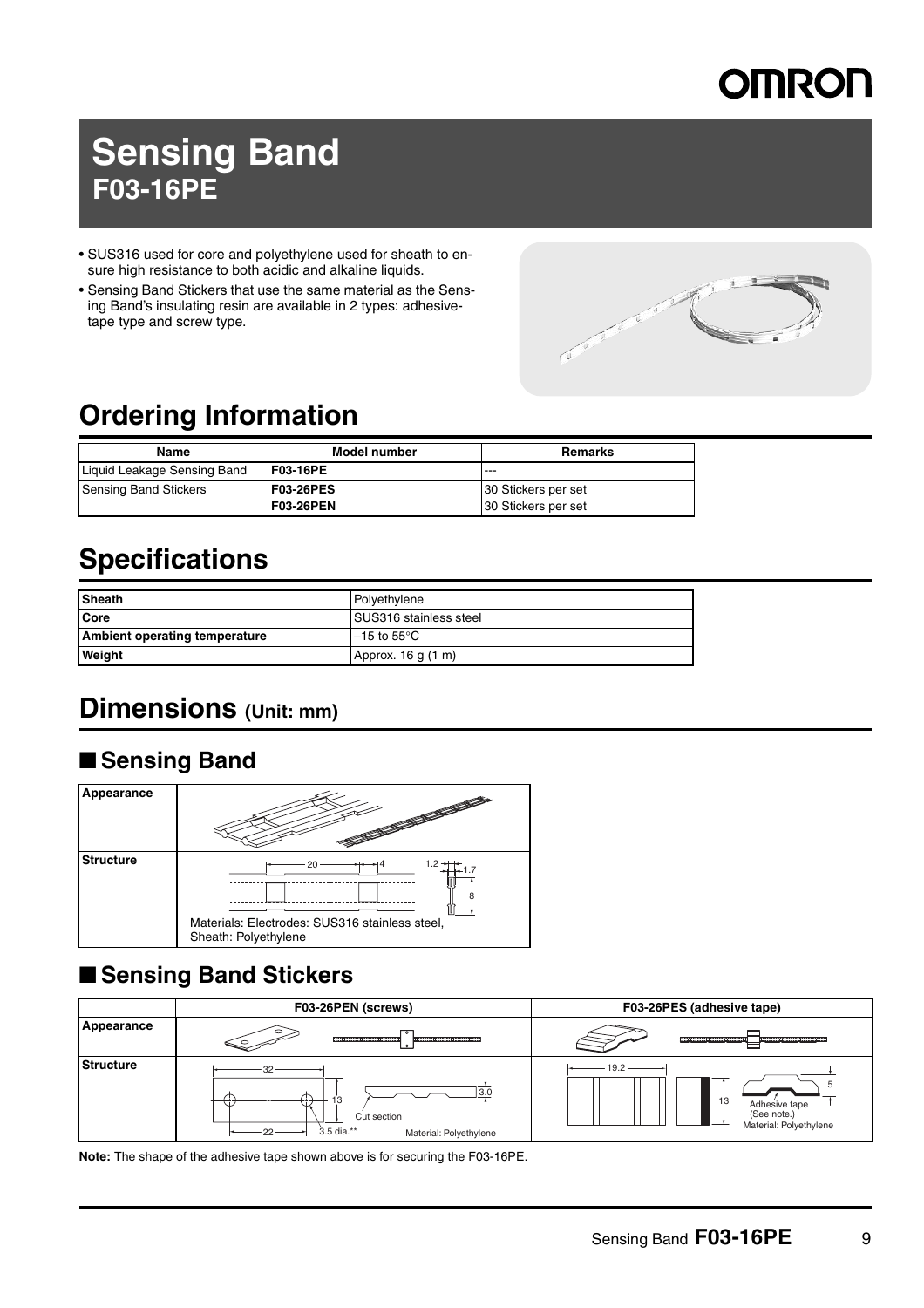## **Sensing Band F03-16PT**

- Compared to the F03-16PE (polyethylene), the F03-16PT has higher resistance to both high temperatures and chemicals.
- Small holes enable the detection of leakage even when installed upside down.



### **Ordering Information**

| Name                                       | Model number     | Remarks             |
|--------------------------------------------|------------------|---------------------|
| <b>Fluoroplastic Sensing Band</b>          | <b>IF03-16PT</b> | $- - -$             |
| <b>Fluoroplastic Sensing Band Stickers</b> | IF03-26PTN       | 10 Stickers per set |

### **Specifications**

| <b>Sheath</b>                        | <b>PTFE</b> fluoroplastic      |
|--------------------------------------|--------------------------------|
| <b>ICore</b>                         | <b>ISUS316 stainless steel</b> |
| <b>Ambient operating temperature</b> | $-50$ to 200 $^{\circ}$ C      |
| Weight                               | Approx. 16 g (1 m)             |

### **Dimensions (Unit: mm)**

### ■ **Sensing Band**



### ■ **Sensing Band Stickers**



**Note:** The shape of the adhesive tape shown above is for securing the F03-16PE.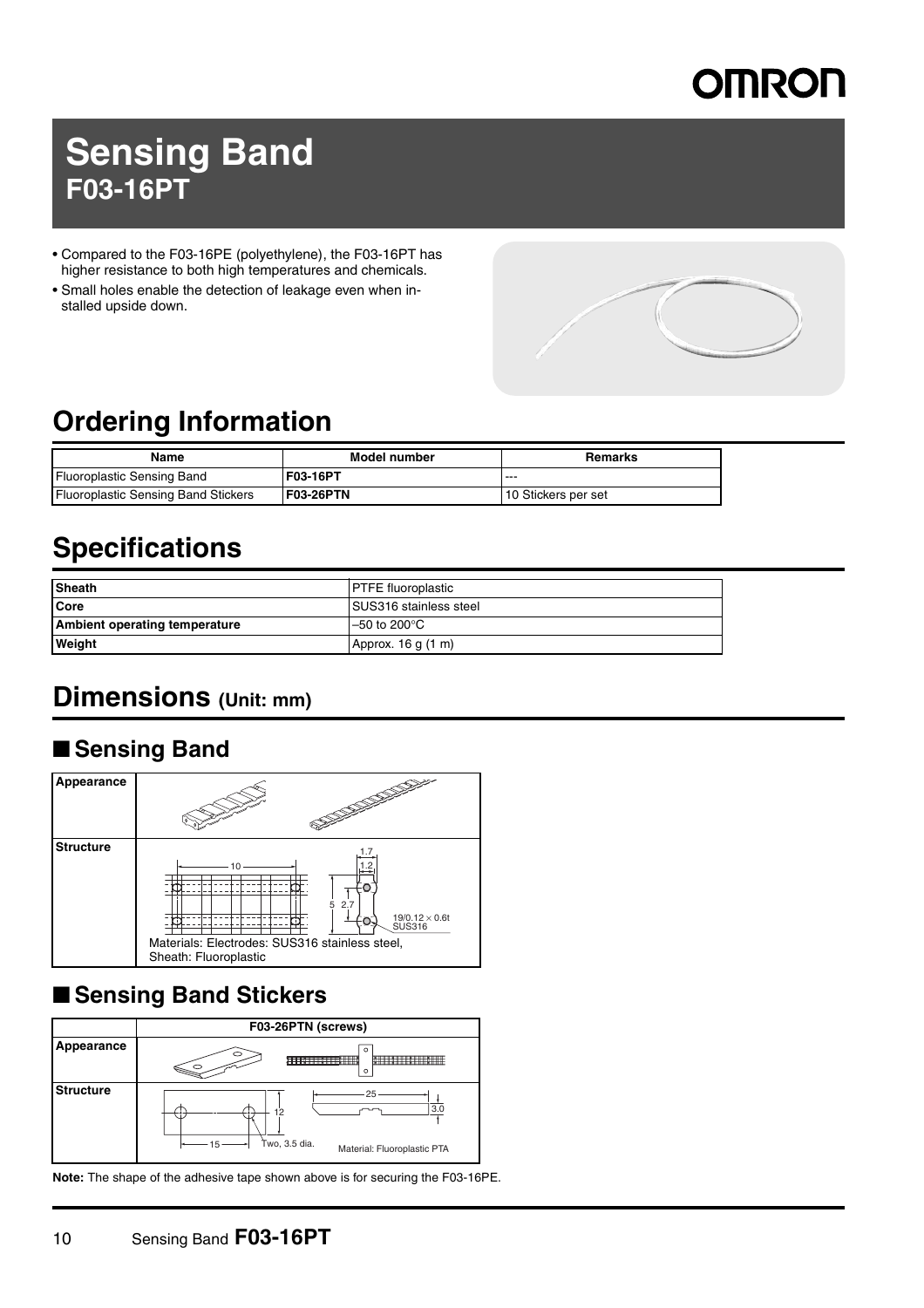## **Sensing Band F03-15**

- Ideal for harsh electrical room environments that are dusty and humid.
- For installation in locations requiring insulated materials.



### **Ordering Information**

| Name                        | Model number | Remarks             |
|-----------------------------|--------------|---------------------|
| Liquid Leakage Sensing Band | F03-15       | $- - -$             |
| Sensing Band Stickers       | F03-25       | 30 Stickers per bag |

### **Specifications**

| <b>Sheath</b>                        | Flexible, transparent vinyl chloride |
|--------------------------------------|--------------------------------------|
| Core                                 | <b>SUS304 stainless steel</b>        |
| <b>Ambient operating temperature</b> | $-15$ to $50^{\circ}$ C $^{-1}$      |
| Weight                               | Approx. 48 g (1 m)                   |

### **Dimensions (Unit: mm)**

### ■ **Sensing Band**



### ■ **Sensing Band Stickers**

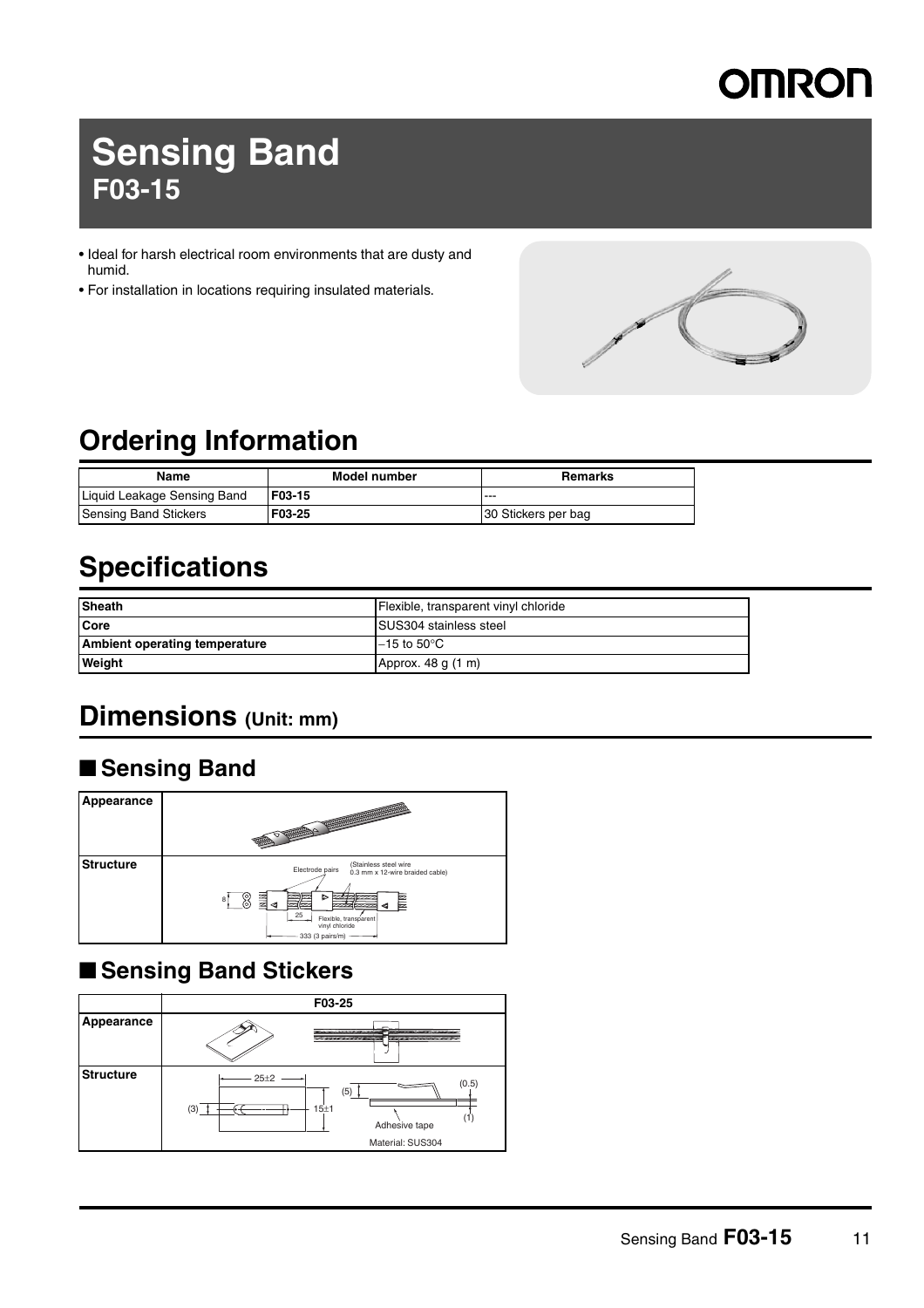

### **Sensing Band F03-16SF**

- Greater flexibility and superior workability compared with the F03-16PE.
- The sheath becomes transparent to reveal the red inner sheath if liquid leakage occurs, thereby enabling visual confirmation. After drying, the Sensing Band color will return to white (F03-16SFC only).



### **Ordering Information**

| Name                | Model number     | Remarks                  |
|---------------------|------------------|--------------------------|
| <b>Sensing Band</b> | <b>F03-16SF</b>  | Without color indication |
|                     | <b>F03-16SFC</b> | With color indication    |
| Stickers            | F03-25           | 30 Stickers per bag      |

### **Specifications**

| <b>Sheath</b>                 | Special plastic fiber braided cable with water-absorbent and water-repellent characteristics |
|-------------------------------|----------------------------------------------------------------------------------------------|
| <b>Core</b>                   | Tin-plated, copper stranded wire                                                             |
| Ambient operating temperature | $-15$ to 60 $^{\circ}$ C                                                                     |
| <b>Fire retardancy</b>        | Not fire retardant                                                                           |
| Weight                        | Approx. 20 g (1 m)                                                                           |

### **Length of Cable**

■ Length of Cable (For reference only. Performance values may differ.)

#### **(1) Connection with K7L-AT50 or K7L-AT50D (IV Cable + Sensing Band)**

| <b>Sensing Band</b>      | 0 <sub>m</sub>   | 10 <sub>m</sub>  | 50 m    | 100 <sub>m</sub> | 150 m   |
|--------------------------|------------------|------------------|---------|------------------|---------|
| <b>Wiring Cable Note</b> |                  |                  |         |                  |         |
| 0 m                      | ∩                | ∩                | ∩       | ∩                | ∩       |
|                          | Range 3          | Range 3          | Range 2 | Range 2          | Range 1 |
| 10 <sub>m</sub>          |                  |                  |         |                  |         |
|                          | Range 3          | Range 3          | Range 2 | Range 2          | Range 1 |
| 50 m                     |                  |                  | 0       |                  |         |
|                          | Range 3          | Range 3          | Range 2 | Range 2          | Range 1 |
| 100 <sub>m</sub>         |                  |                  | ()      |                  |         |
|                          | Range 3          | Range 3          | Range 2 | Range 2          | Range 1 |
| 150 m                    |                  |                  | 0       | ( )              |         |
|                          | Range 3          | Range 3          | Range 2 | Range 2          | Range 1 |
| 200 m                    | $\left( \right)$ | $\left( \right)$ | ∩       | ⊖                | ( )     |
|                          | Range 3          | Range 3          | Range 2 | Range 2          | Range 1 |

❍···Set value that can be used.

Note: These values are possible provided that a completely insulated 3-conductor VCT cable with a thickness of 0.75mm<sup>2</sup> and a dielectric strength of 600 V is used.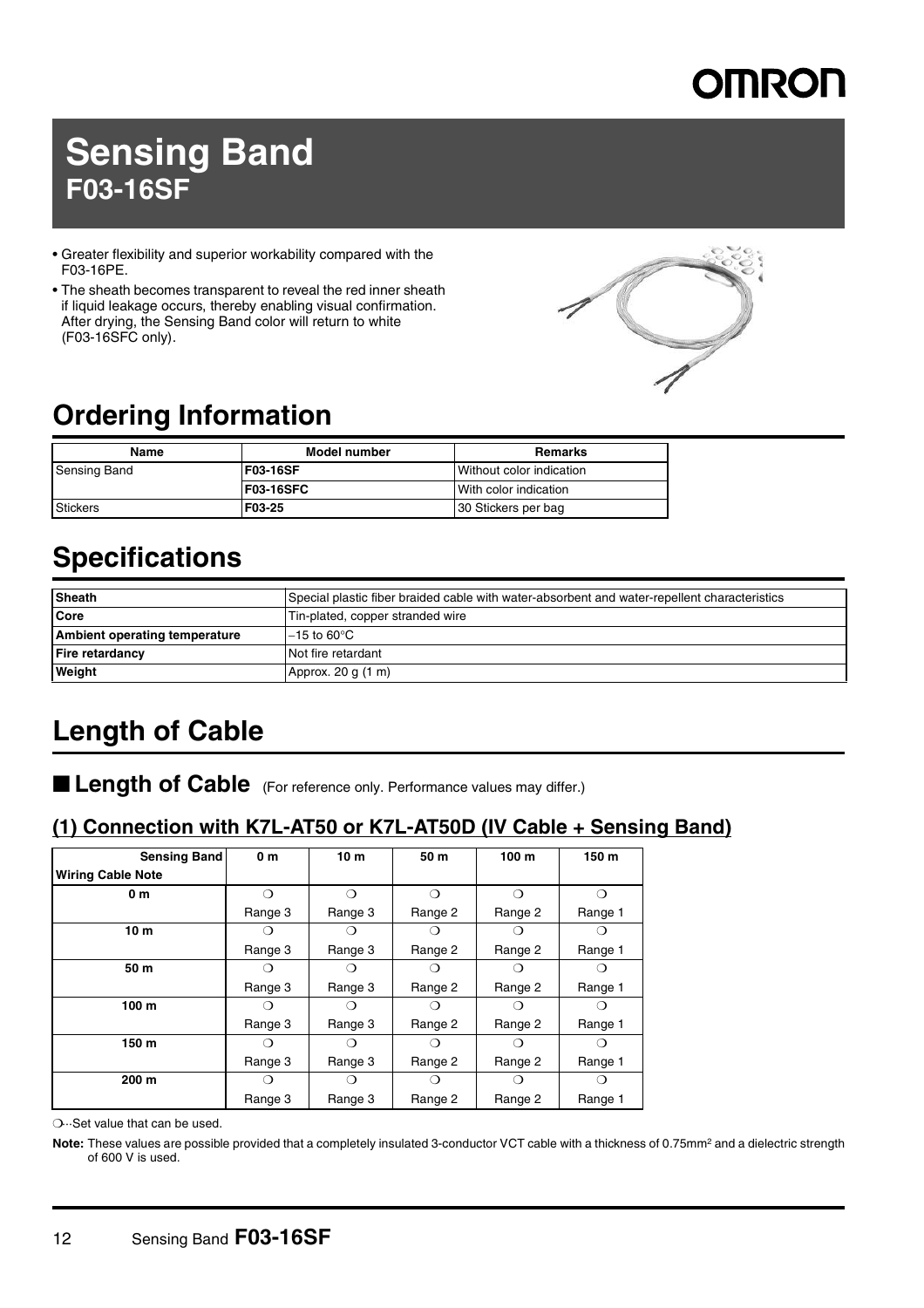#### **(2) Connection with 61F-GPN-V50 or 61F-WLA (IV Cable + Sensing Band)**

| Sensing Band             | 0 <sub>m</sub> | 10 <sub>m</sub> | 50 m | 100 m | 150 m | 200 m |
|--------------------------|----------------|-----------------|------|-------|-------|-------|
| <b>Wiring Cable Note</b> |                |                 |      |       |       |       |
| 0 <sub>m</sub>           |                |                 | ر    |       |       |       |
| 10 <sub>m</sub>          |                |                 |      |       |       |       |
| 50 m                     |                |                 |      |       |       |       |
| 100 <sub>m</sub>         |                |                 |      |       |       |       |
| 150 m                    |                |                 |      |       |       |       |

❍···Can be used.

Note: These values are possible provided that a completely insulated 3-conductor VCT cable with a thickness of 0.75mm<sup>2</sup> and a dielectric strength of 600 V is used.

### **Dimensions (Unit: mm)**

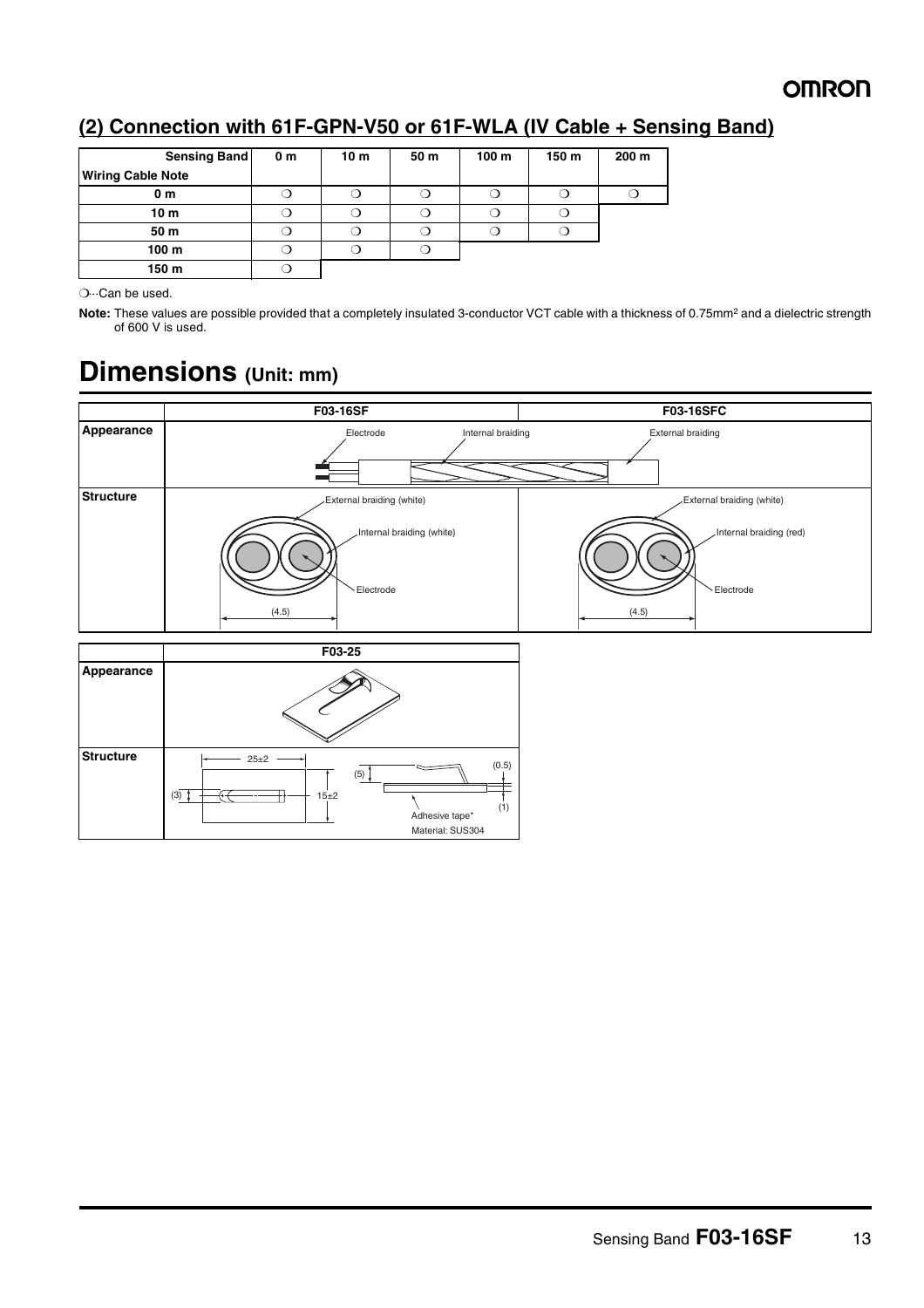### **Chemical Resistivity for F03-16PE/-16PT**

| <b>Material</b>            | <b>Sheath</b> |                      | Core          | <b>Material</b> | <b>Sheath</b> |                      | Core          |
|----------------------------|---------------|----------------------|---------------|-----------------|---------------|----------------------|---------------|
|                            | Polyethylene  | <b>Fluoroplastic</b> | <b>SUS316</b> |                 | Polyethylene  | <b>Fluoroplastic</b> | <b>SUS316</b> |
| Water                      |               | А                    |               | Toluene         | С             | B                    | в             |
| Acetone                    | С             | A                    | А             | Phenol          | в             | B                    | А             |
| Ammonia                    | A             | А                    | A             | Butanol         | B             | A                    | ---           |
| <b>Ethanol</b>             | B             | A                    | А             | Fluorine        | А             | А                    | ⌒<br>U        |
| <b>Hydrochloric acid</b>   | А             | А                    | С             | Hexane          | С             | А                    | ---           |
| Hydrogen peroxide solution | IΑ            | А                    | А             | Benzene         | С             | А                    | А             |
| Xylene                     | B             | А                    |               | Methanol        | B             | А                    |               |
| Cyclohexane                | С             | А                    | ---           | Sulfuric acid   | С             | А                    | в             |
| Trichloroethylene          | С             | А                    | А             | Phosphoric acid | A             | B                    | 'B            |

**Note: 1.** A: Not affected at all or only very slightly affected.

B: Slightly affected but, depending on the conditions, sufficient for use.

C: Affected but may still be used. (Replace the Sensing Band immediately after detection.)

- **2.** In order to prevent secondary fire damage, consider the effect of the atmosphere of the environment and the solution to be detected on the Sensing Band.
- **3.** If the Sensing Band changes shape or color when a liquid is detected, replace the Sensing Band.

### ■ Connecting the Sensing Band

#### **Bending the Sensing Band**

To change the direction of the Sensing Band, bend the Sensing Band in one or two places where the core is not exposed.



**Note:** Bend the Sensing Band approximately 4 cm (i.e., twice the distance between places where the core is exposed) away from places where a Sticker is attached. If the Sensing Band is bent at places further away than this, the Sensing Band may come away from the surface.

#### **Stripping and Connecting Terminals**

- **1.** Cut into the Sensing Band approximately 4 to 6 cm in from the end as shown in the diagram below.
- **2.** Strip away approximately the last 9 mm of the sheath to expose the core (SUS line).
- **3.** To connect to the Terminal Block, push down the top of the terminal with a screwdriver and insert the core from the side. (Refer to *Dimensions* on [page 9.](#page-8-0)) More Sensing Bands can be connected simply by wiring in an arch shape.



**Note:** Check that the wiring is secure before using the K7L in applications.

#### **Interval Between Stickers**

When securing the Sensing Band with Stickers, attach the Stickers at intervals of 20 to 30 cm in places where the core is not exposed.



- **Note: 1.** When using the F03-26PES (adhesive-tape model), be sure to wipe all moisture, oil, and dust from the surface to which the Sticker is to be attached. Failure to do so may result in insufficient adhesion, and the Sticker may peel away from the surface.
	- **2.** When using the F03-26PEN (screw model), before installing the Sensing Band, it is necessary to perform stud welding. For details on the pitch of the studs, refer to the information on the dimensions of Sensing Band Stickers.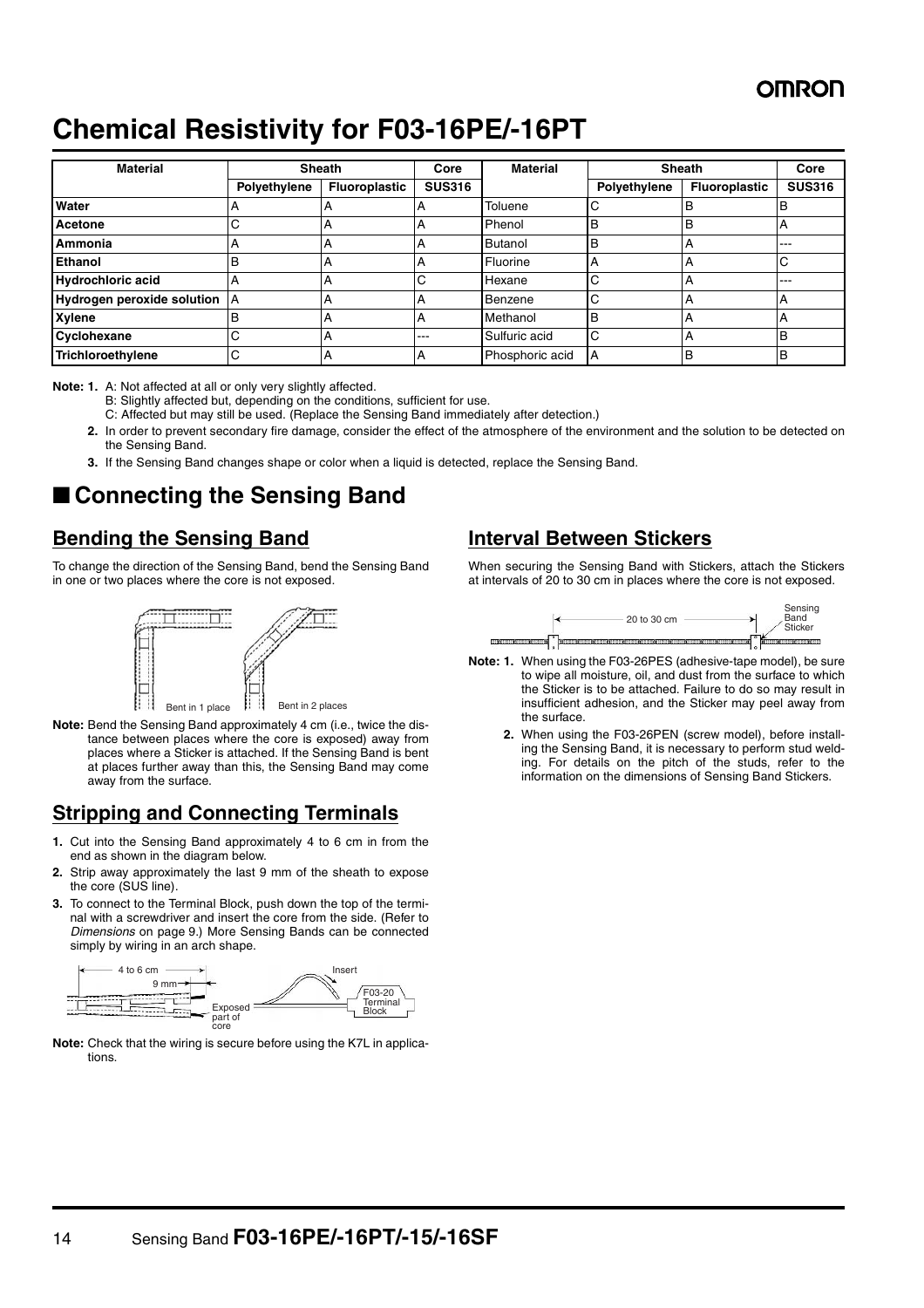### **Liquid Leakage Sensing Band Precautions**

Refer to the following installation methods and install the Sensing Band securely using the proper method for the location and environment.

**1.** Post or Beam Mounting

Use fasteners, such as concrete anchors, to secure the Sensing Band every 500 to 1,000 mm to ensure that it does not come loose. If the surface of the post or beam is very uneven, apply two-sided tape to the mounting surface first and then secure the Sensing Band to the tape with the fastener.

**2.** Conduit Installation

For vertical conduits, wrap the Sensing Band around the conduit at a pitch 2 to 3 times the diameter of the conduit. For horizontal conduits, secure the Sensing Band at appropriate intervals along the bottom of the conduit using an insulated adhesive strap, such as Insulock, to ensure that the Sensing Band does not come loose.

- **3.** Dike and Catch Basin installation
- Use the specified stickers (sold separately) to secure the Sensing Band at appropriate intervals to keep it flat in the dike or catch basin.
- **4.** Floor Installation Estimate the leakage detection area and use stickers to secure the Sensing Band at appropriate intervals on the floor and around equipment. Cover the Sensing Band with plastic or metal molding to protect it from contact with other objects and from being stepped on by workers. Leave a 50- to 100-mm gap in the molding at approximately 500-mm intervals where it touches the floor to allow liquids to pass through.
- **5.** Do not install the Sensing Band in locations where condensation is likely to occur.
- **6.** Mount the Sensing Band as close as possible to the mounting surface. Make sure that any gaps are no more than 2 mm in horizontal installations, such as the floor, and no more than 1 mm with vertical installations, such as posts and beams.
- **7.** Attach an insulated protector, such as plastic molding, securely to the Sensing Band to protect it from contact with power cables carrying over 300 V.
- **8.** Normally leaking materials detected by the Sensing Band will evaporate and the Sensing Band will return to its original state. The Sensing Band may not return to its original state and will have to be replaced, however, if the leaking material contained conductive impurities. Follow the appropriate replacement procedures.
- **9.** The Sensing Band is not designed to be used as electrical wiring and must not be used for any purpose other than leak detection.
- **10.**Do not apply petroleum-based products, such as wax, to the Sensing Band. Otherwise, liquids may be repelled and detection may fail.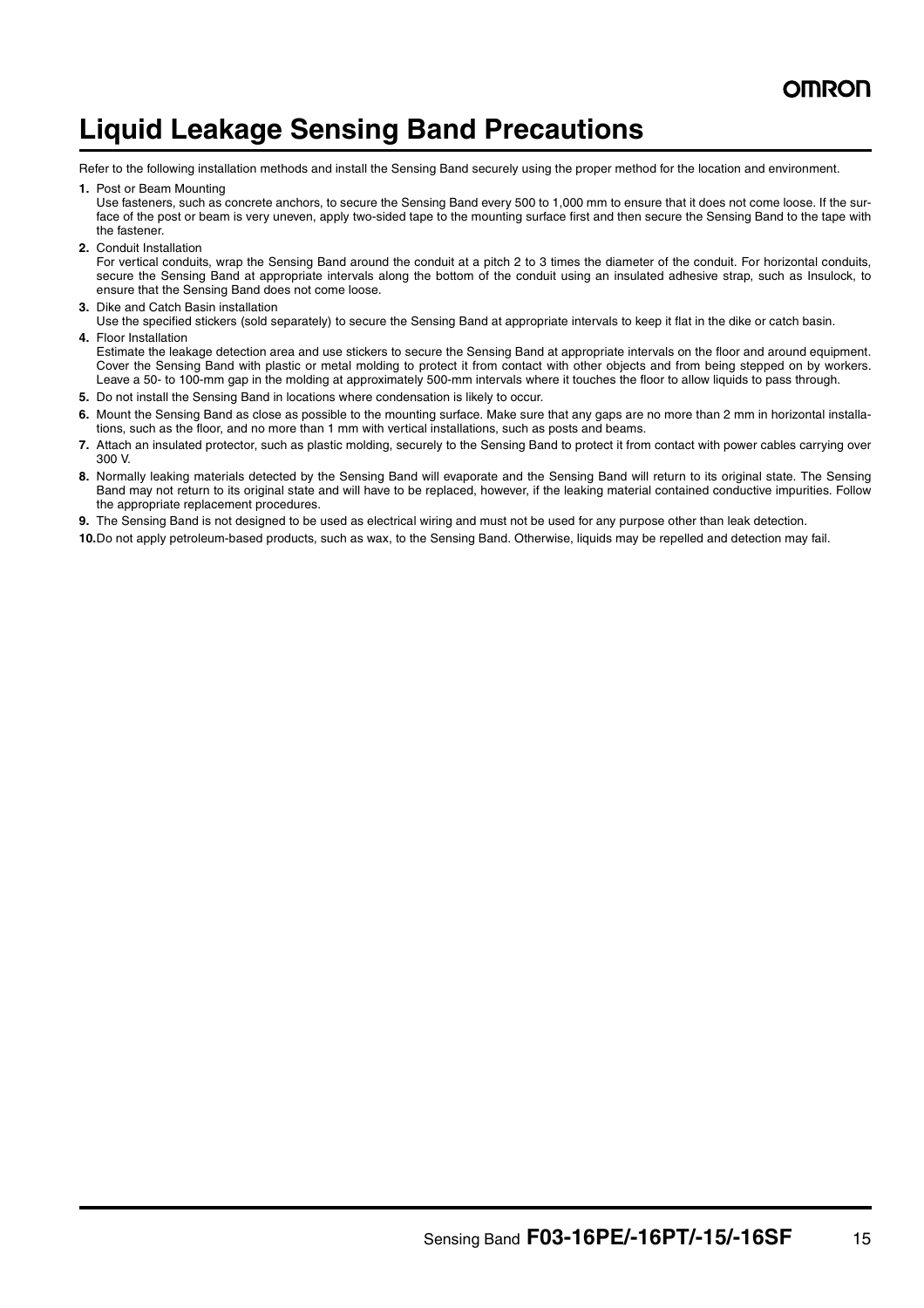Some questions that are frequently asked about the K7L are given below. Use this information when selecting a model.

#### **Can one K7L Amplifier be used for detection in more than one place?**

#### **Yes.**

By using Terminal Blocks to connect Sensing Bands in parallel, detection can be performed in more than place with only one K7L Amplifier.



- **Note: 1.** When wiring, be sure not to exceed the maximum possible wiring distances for both the connecting cable and the Sensing Band. Exceeding these distances may lead to faulty operation. Connect one Sensing Band to each Terminal Block.
	- **2.** Not applicable to K7L-AT50D.

#### **Can the K7L Amplifier be used as a replacement for the 61F-GPN-V50 Water Leakage Detector?**

#### **Yes.**

Because the surge withstand capability is different, however, do not use in locations where it will be exposed to impulses and surges, such as outdoor roofs or in pump panels. Also, items such as the power supply voltage and the connection sockets are different. Check these items before application.



#### **Can a different terminal block (e.g. a commercially available terminal block or a terminal block constructed by the user) be used instead of the one provided?**

#### **Yes.**

When using another terminal block, however, be sure to check that all the terminals are mutually isolated, and that there is no danger of ground faults in connecting cables or Sensing Bands.



#### **Can the K7L Amplifier detect pure water?**

#### **Yes.**

Even pure water, which has a resistance exceeding 10 MΩ⋅cm, can nearly always be detected if the K7L is used at its maximum sensitivity. This is because impurities are mixed with the water when it is leaked and the resistance drops.



#### **Can the K7L Amplifier detect oil?**

#### **In most cases, no.**

If, however, it contains impurities such as metal powder, as is the case with cutting oil and used engine oil, detection may be possible (actual instances of detection have been observed). The user should confirm whether the required kind of detection is possible before application.

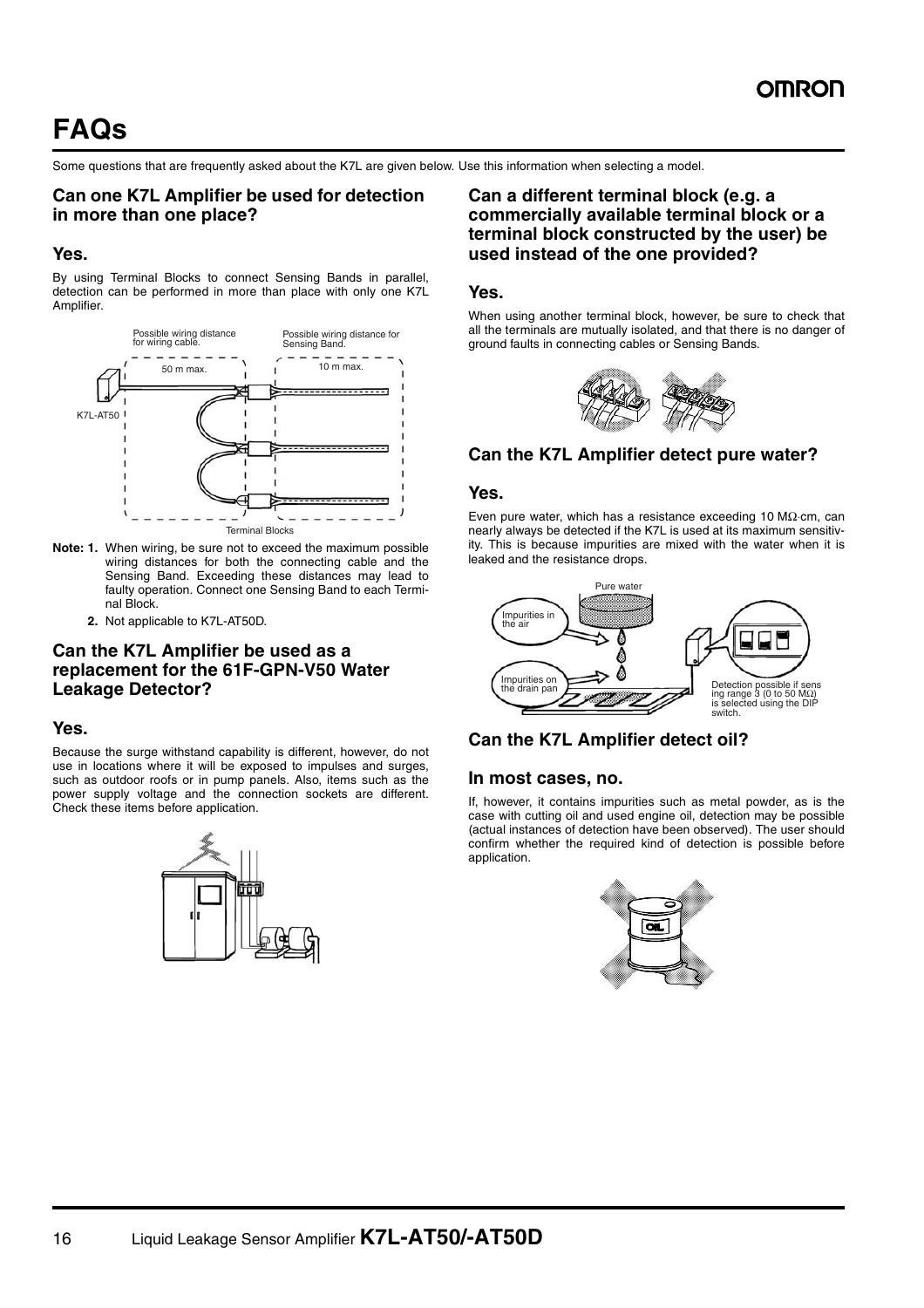# **DMRON**

## **Liquid Leakage Point Sensor F03-16PS**

#### **A New Liquid Leakage Point Sensor Has Been Added to the K7L Series. Fluoroplastic Coating on the Bottom Electrode Ensures Chemical Resistance.**

- Can be used in conjunction with Sensing Bands.
- Stud screw mounting requires no tools for installation.
- No tools means the Sensor can be wiped clean quickly and easily. • The optional Mounting Bracket enables faster installation than three-screw
- mounting.
- Connect multiple Sensors to one K7L-AT50 Amplifier for significant cost savings.

### **Ordering Information**



#### **Sensors**

| <b>Product name</b>             | Main material | Cable material              | Electrode material                      | Model      |
|---------------------------------|---------------|-----------------------------|-----------------------------------------|------------|
| Liquid Leakage Point Sensor     | Polvethvlene  | Outer sheath: PVC           | <b>SUS304</b>                           | F03-16PS   |
|                                 |               | Inner sheath: Fluoroplastic | <b>SUS304 and fluoroplastic coating</b> | F03-16PS-F |
| Mounting Brackets (See note 1.) |               | $- - -$                     | ----                                    | F03-26PS   |
| Terminal Block (See note 2.)    | Nylon 6.6     | $- - -$                     | ---                                     | F03-20     |

**Note: 1.** Use a commercially available bonding agent for PVC. One bag contains 10 Brackets.

**2.** One bag contains 10 Blocks.

#### **Amplifier**

| <b>Product name</b>             | Model    |
|---------------------------------|----------|
| Liquid Leakage Sensor Amplifier | K7L-AT50 |

**Mounting Methods**

| <b>Ambient temperature</b> | $-10$ to 60 $\degree$ C                                                         |
|----------------------------|---------------------------------------------------------------------------------|
| Nut tightening torque      | $0.3$ N $\cdot$ m max.                                                          |
| Weight                     | Approx. 30 g                                                                    |
| <b>Amplifier</b>           | <b>Max. No. connected per</b> Any number up to an overall cable length of 60 m. |

### **Specifications Wiring Diagram**

Any number of Sensors can be connected in parallel up to an overall cable length of 60 m. Leakage areas cannot be specified with the K7L-AT50.



Overall cable length: 60 m max. (Sensing Bands: 10 m max.)

### **Stud Screw Mounting Special Bracket Mounting Securing the Sensor with a Nut Securing the Sensor with a Wing Nut**  $\circ$ (See note.) **Note:** Use a commercially available bonding agent for PVC.

#### Liquid Leakage Point Sensor **F03-16PS** 17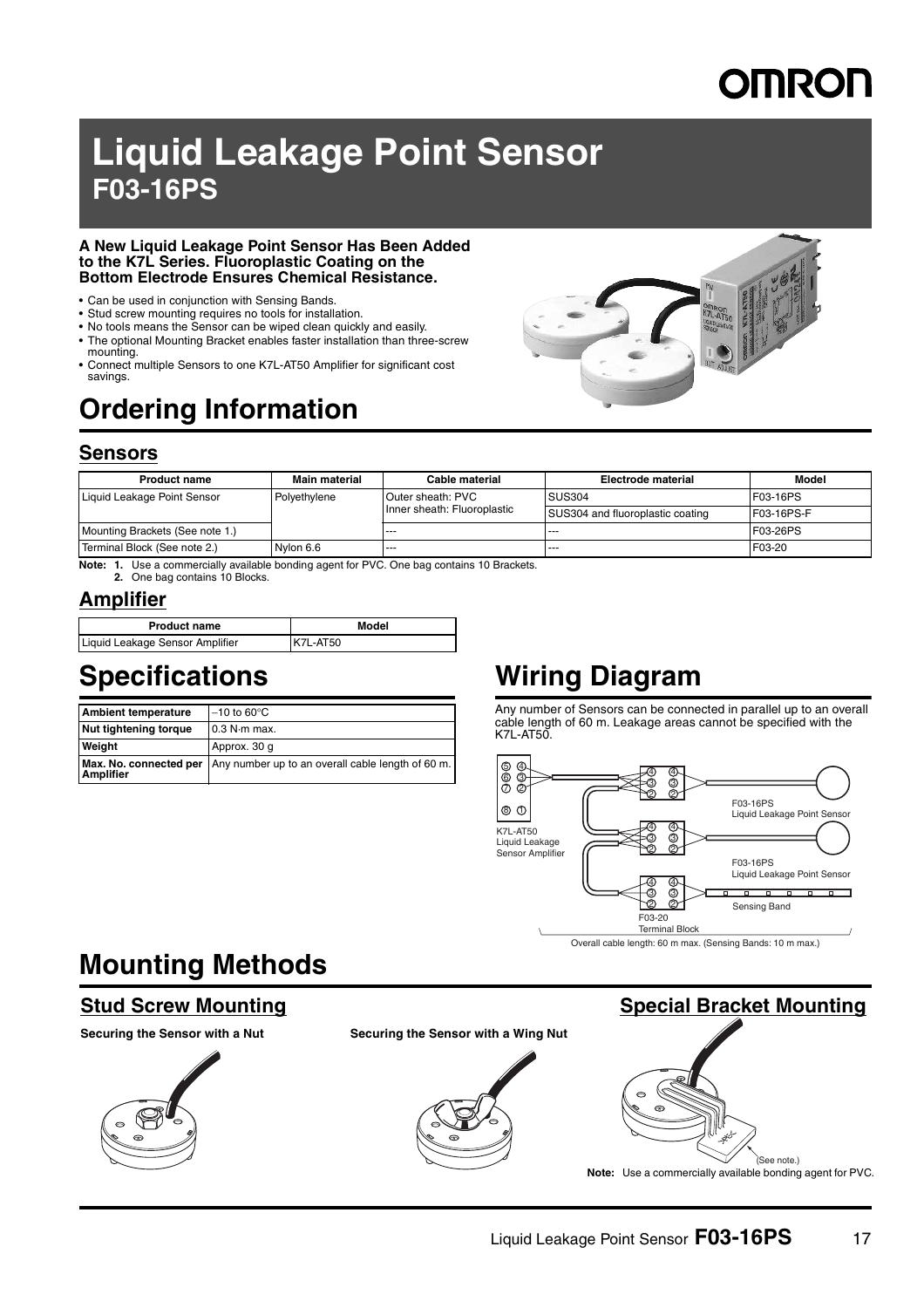### **Dimensions (Unit: mm)**



**Note: 1.** The Terminal Block is made of nylon 66. Mount the Terminal Block in locations not subject to liquid chemicals using M3 screws. **2.** Secure the Sockets with M3 screws at a torque of 0.78 to 1.18 N⋅m.

2 conductors,

2.6-dia. vinyl-insulated round cable with

Conductor cross section: 0.079 mm2

O

Sheath: Fluoroplastic, 0.66 dia.

 $\circ$ 

 $\circ$ 

 $32 \text{ dia.}$   $\begin{bmatrix} 1 & 5.5 \end{bmatrix}$ 

C

 $\bigcap$ 

 $\circledcirc$  $\circ$ 

 $\circ$ ൈ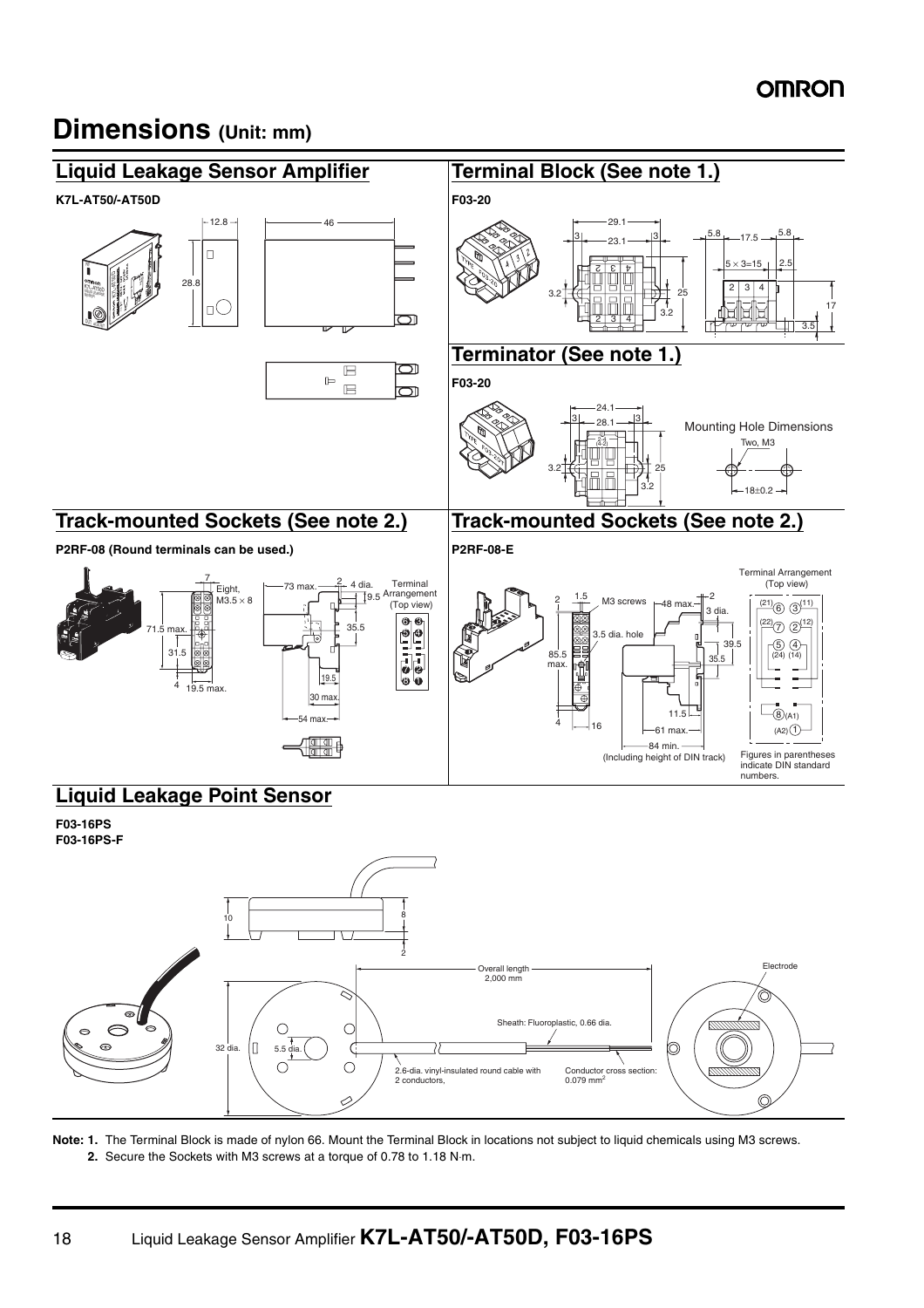#### **Point Sensor Mounting Bracket**

#### **F03-26PS**



### **Safety Precautions**

#### ■ **Precautions for Safe Use**

Observe the following points to ensure safe operation.

- **•** Be sure to use a power supply voltage within the specified range. Not doing so may result in burning or malfunction.
- **•** Do not use the product in locations subject to flammable gases or combustible objects. Doing so may result in fire.
- **•** Insert the connection points into Sockets until the connection is locked securely. Not doing so may result in burning or malfunction.
- **•** Do not short-circuit loads connected to output terminals. Doing so may result in burning.
- **•** Be sure to connect the power supply with the correct polarity. Not doing so may result in malfunction.

### ■ **Precautions for Correct Use**

#### **Installation**

Attach to a panel of thickness 1 to 5 mm.

Do not install in the following locations.

- **•** Locations subject to shock or vibration
- **•** Locations where the temperature or humidity lies outside the specified range, or where condensation is likely to occur (To detect liquids with high impedances, do not use in locations with high humidity.)
- **•** Locations subject to dust
- **•** Locations subject to corrosive gases (particularly sulfide and ammonia gases)
- **•** Outdoors or locations subject to direct sunlight
- **•** Near devices that generate strong high-frequency noise (e.g., highfrequency welding devices etc.)

#### ■ **Application Precautions**

You must allow sufficient leeway in ratings and performance, and provide proper fail-safe or other safety measures when using these products in any of the following applications. Be sure also to consult with your OMRON representative before actually attempting any of these applications.

- **•** Applications under conditions or environments not specified in user documentation
- **•** Applications for nuclear control systems, railroad systems, aviation systems, vehicles, combustion systems, medical equipment, amusement machines, or safety equipment
- **•** Applications that may have a serious influence on lives and property and thus require particularly attention to safety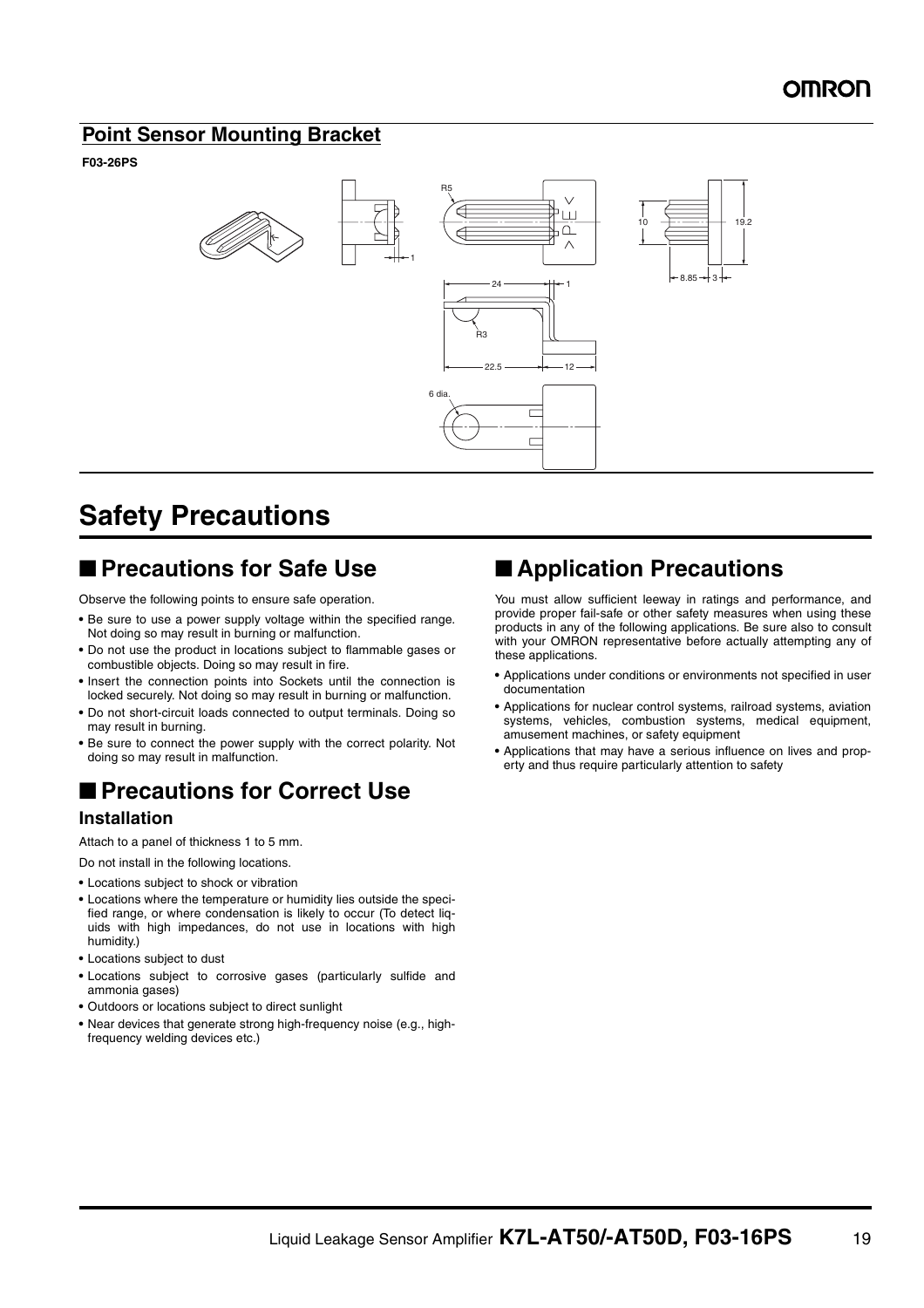### **Warranty and Application Considerations**

#### **Read and Understand this Catalog**

Please read and understand this catalog before purchasing the products. Please consult your OMRON representative if you have any questions or comments.

#### **Warranty and Limitations of Liability**

#### **WARRANTY**

OMRON's exclusive warranty is that the products are free from defects in materials and workmanship for a period of one year (or other period if specified) from date of sale by OMRON.

OMRON MAKES NO WARRANTY OR REPRESENTATION, EXPRESS OR IMPLIED, REGARDING NON-INFRINGEMENT, MERCHANTABILITY, OR FITNESS FOR PARTICULAR PURPOSE OF THE PRODUCTS. ANY BUYER OR USER ACKNOWLEDGES THAT THE BUYER OR USER ALONE HAS DETERMINED THAT THE PRODUCTS WILL SUITABLY MEET THE REQUIREMENTS OF THEIR INTENDED USE. OMRON DISCLAIMS ALL OTHER WARRANTIES, EXPRESS OR IMPLIED.

#### **LIMITATIONS OF LIABILITY**

OMRON SHALL NOT BE RESPONSIBLE FOR SPECIAL, INDIRECT, OR CONSEQUENTIAL DAMAGES, LOSS OF PROFITS, OR COMMERCIAL LOSS IN ANY WAY CONNECTED WITH THE PRODUCTS, WHETHER SUCH CLAIM IS BASED ON CONTRACT, WARRANTY, NEGLIGENCE, OR STRICT LIABILITY.

In no event shall the responsibility of OMRON for any act exceed the individual price of the product on which liability is asserted. IN NO EVENT SHALL OMRON BE RESPONSIBLE FOR WARRANTY, REPAIR, OR OTHER CLAIMS REGARDING THE PRODUCTS UNLESS OMRON'S ANALYSIS CONFIRMS THAT THE PRODUCTS WERE PROPERLY HANDLED, STORED, INSTALLED, AND MAINTAINED AND NOT SUBJECT TO CONTAMINATION, ABUSE, MISUSE, OR INAPPROPRIATE MODIFICATION OR REPAIR.

#### **Application Considerations**

#### **SUITABILITY FOR USE**

OMRON shall not be responsible for conformity with any standards, codes, or regulations that apply to the combination of products in the customer's application or use of the products.

Take all necessary steps to determine the suitability of the product for the systems, machines, and equipment with which it will be used. Know and observe all prohibitions of use applicable to this product.

NEVER USE THE PRODUCTS FOR AN APPLICATION INVOLVING SERIOUS RISK TO LIFE OR PROPERTY WITHOUT ENSURING THAT THE SYSTEM AS A WHOLE HAS BEEN DESIGNED TO ADDRESS THE RISKS, AND THAT THE OMRON PRODUCTS ARE PROPERLY RATED AND INSTALLED FOR THE INTENDED USE WITHIN THE OVERALL EQUIPMENT OR SYSTEM.

#### **Disclaimers**

#### **PERFORMANCE DATA**

Performance data given in this catalog is provided as a guide for the user in determining suitability and does not constitute a warranty. It may represent the result of OMRON's test conditions, and the users must correlate it to actual application requirements. Actual performance is subject to the OMRON *Warranty and Limitations of Liability.*

#### **CHANGE IN SPECIFICATIONS**

Product specifications and accessories may be changed at any time based on improvements and other reasons. Consult with your OMRON representative at any time to confirm actual specifications of purchased product.

#### **DIMENSIONS AND WEIGHTS**

Dimensions and weights are nominal and are not to be used for manufacturing purposes, even when tolerances are shown.

**ALL DIMENSIONS SHOWN ARE IN MILLIMETERS.** To convert millimeters into inches, multiply by 0.03937. To convert grams into ounces, multiply by 0.03527.

#### **In the interest of product improvement, specifications are subject to change without notice.** Cat. No. F049-E1-07

#### **OMRON Corporation**

**Industrial Automation Company Control Devices Division H.Q. Industrial Components Department** Shiokoji Horikawa, Shimogyo-ku, Kyoto, 600-8530 Japan Tel: (81)75-344-7119/Fax: (81)75-344-7149 *Regional Headquarters* **OMRON EUROPE B.V.**

Wegalaan 67-69, NL-2132 JD Hoofddorp The Netherlands Tel: (31)2356-81-300/Fax: (31)2356-81-388

**OMRON ELECTRONICS LLC** 1 East Commerce Drive, Schaumburg, IL 60173 U.S.A. Tel: (1)847-843-7900/Fax: (1)847-843-8568

**OMRON ASIA PACIFIC PTE. LTD.** 83 Clemenceau Avenue, #11-01, UE Square, 239920 Singapore Tel: (65)6835-3011/Fax: (65)6835-2711

**OMRON (CHINA) CO., LTD.**  Room 2211, Bank of China Tower, 200 Yin Cheng Road (M) Shanghai, 200120 China Tel: (86)21-5037-2222/Fax: (86)21-5037-2200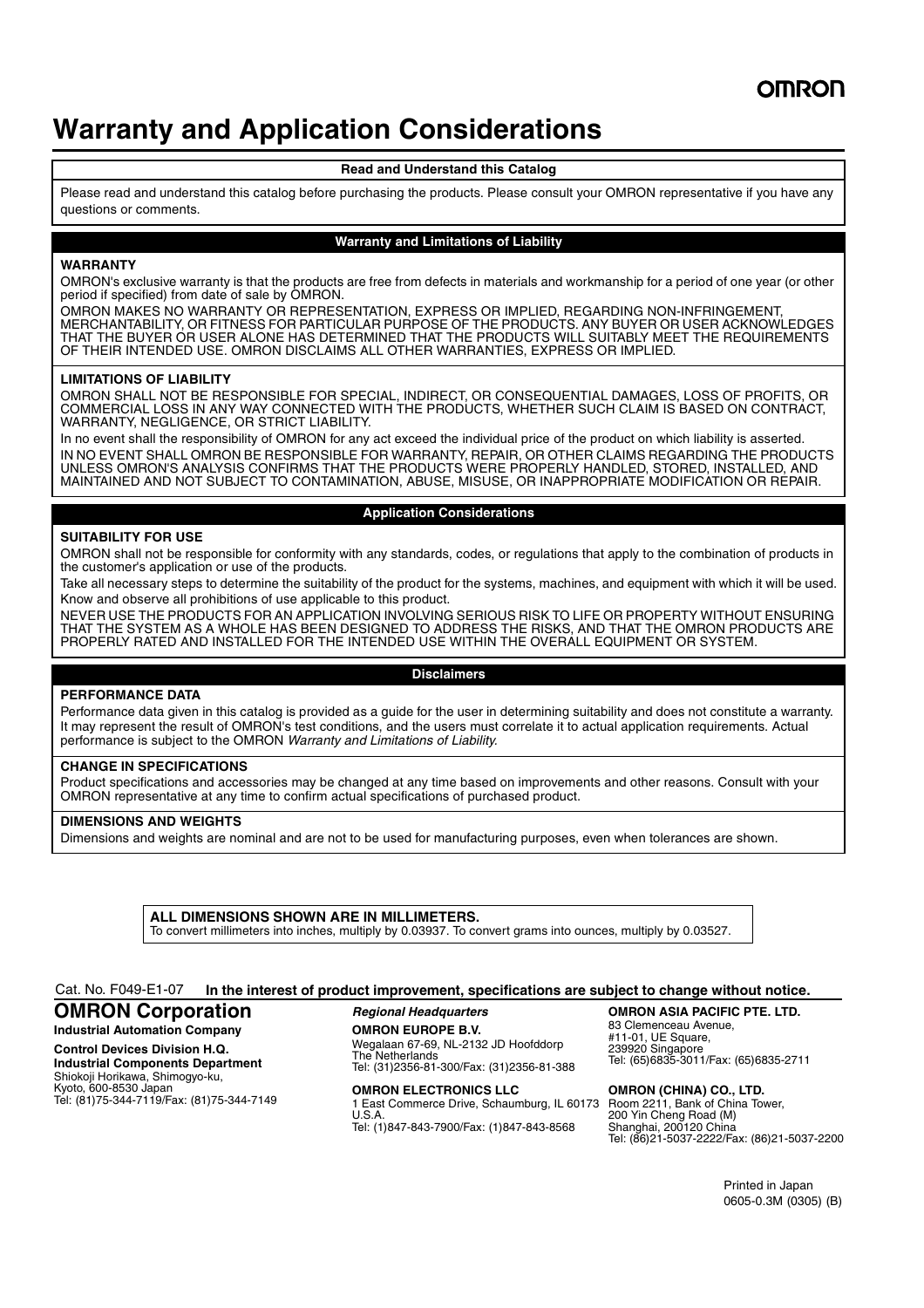Cat. No. F049-E1-07

OMRON Corporation Industrial Automation Company

In the interest of product improvement, specifications are subject to change without notice.